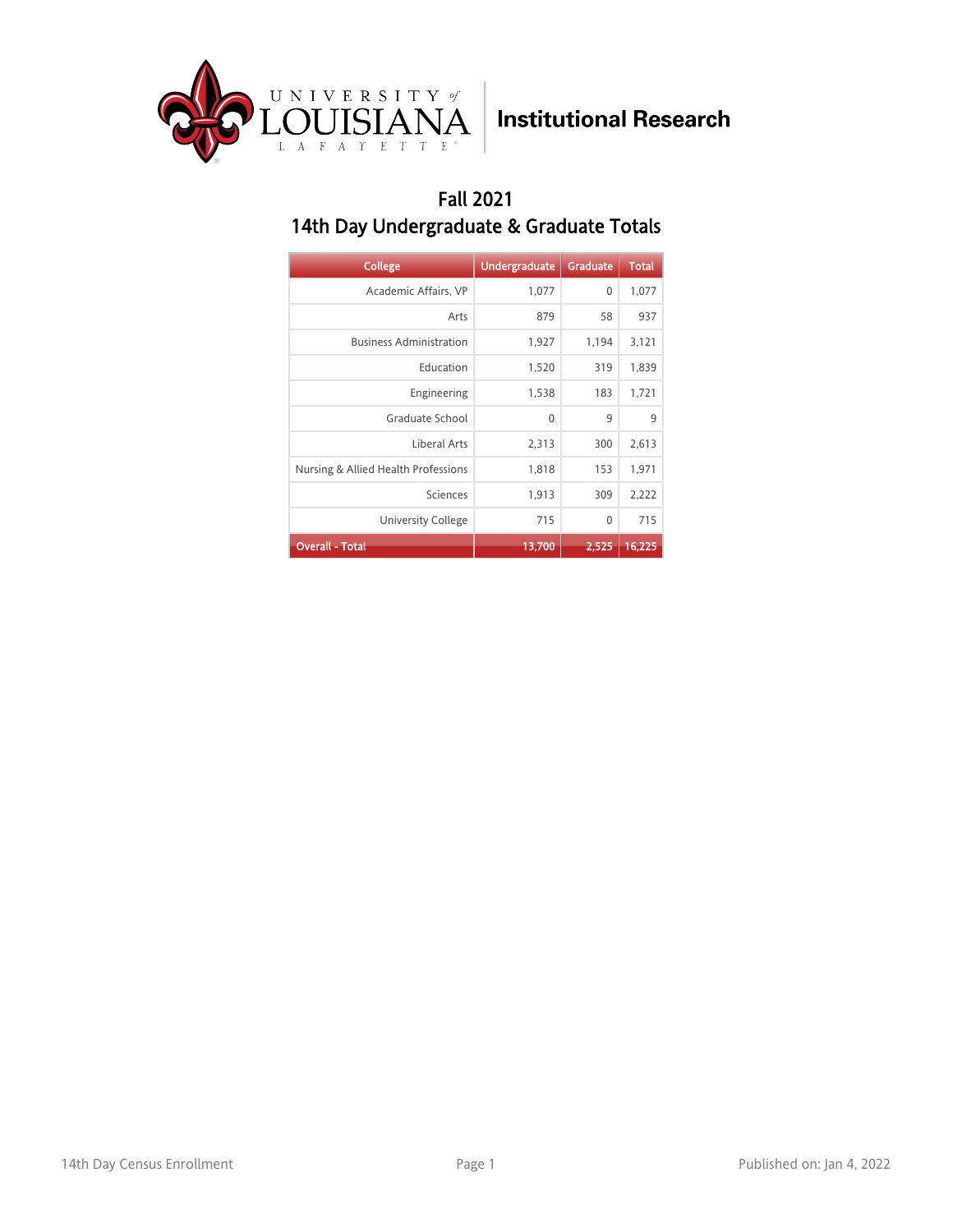

### Academic Affairs, VP Fall 2021 14th Day Undergraduate Enrollment

| College                             | <b>Department</b>                    | Program                                 | Concentration | <b>Undergraduate</b> |
|-------------------------------------|--------------------------------------|-----------------------------------------|---------------|----------------------|
| Academic Affairs, VP                | University Connection                | Doors Program - ND DOOR                 |               | 10                   |
|                                     |                                      | High School - Dual Enrollment - ND HSDE |               | 1,009                |
|                                     |                                      | Post Baccalaureate - ND POST            |               | 21                   |
|                                     |                                      | Special Non Degree Undergrad - ND SPEC  |               | 6                    |
|                                     |                                      | University Life - ND LIFE               |               | 22                   |
|                                     | Visiting Student - ND VIST           |                                         | 9             |                      |
|                                     | <b>University Connection - Total</b> |                                         |               | 1,077                |
| <b>Academic Affairs, VP - Total</b> |                                      |                                         |               | 1,077                |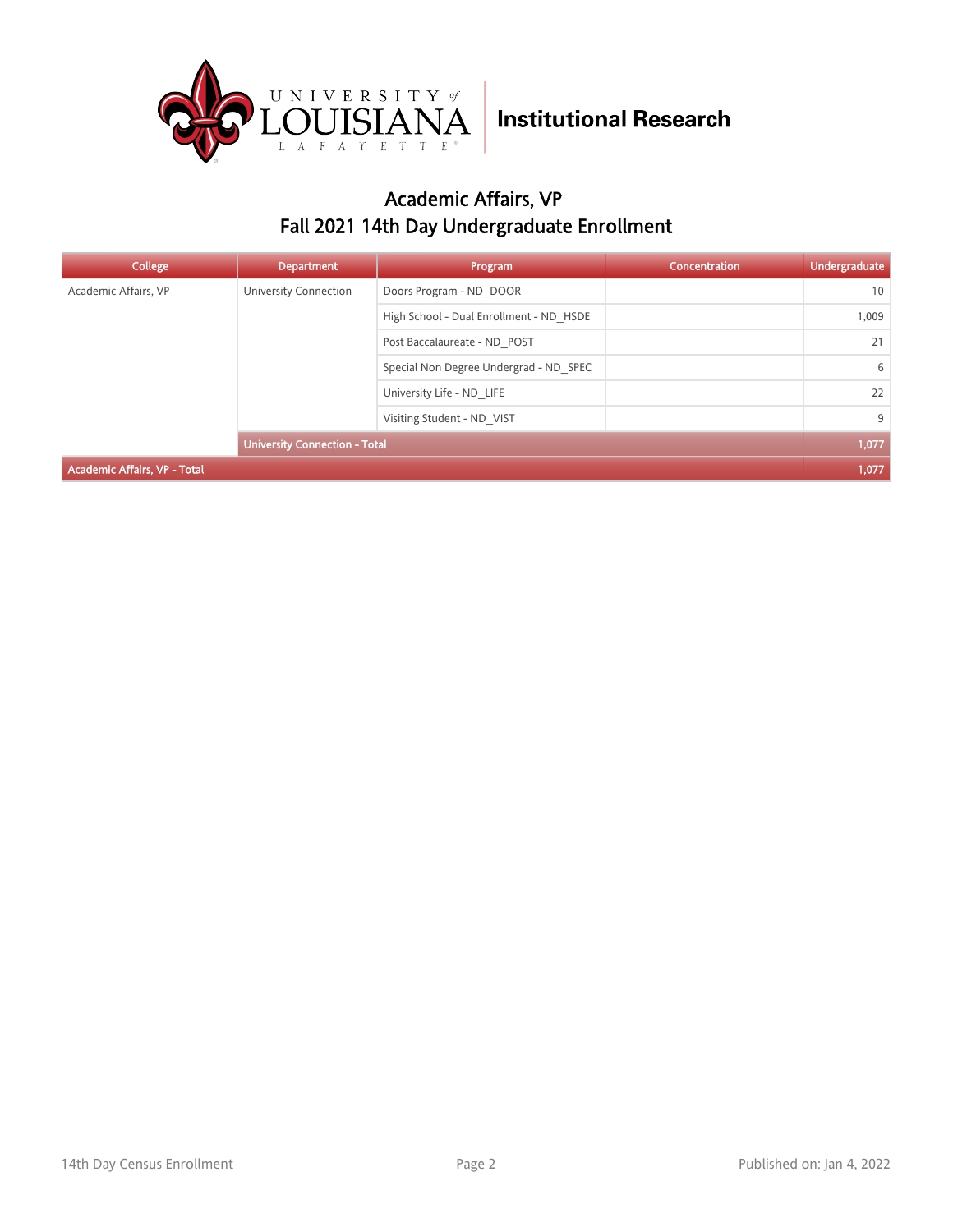

#### Business Administration Fall 2021 14th Day Undergraduate Enrollment

| <b>College</b>                         | <b>Department</b>                          | Program                                       | Concentration                              | <b>Undergraduate</b> |
|----------------------------------------|--------------------------------------------|-----------------------------------------------|--------------------------------------------|----------------------|
| <b>Business Administration</b>         | Accounting                                 | Accounting - BSBA_ACCT                        | Legal Studies - ACLS                       | 4                    |
|                                        |                                            |                                               |                                            | 344                  |
|                                        |                                            | Accounting - PBC_CACC                         |                                            | 3                    |
|                                        | <b>Accounting - Total</b>                  |                                               |                                            | 351                  |
|                                        | Economics & Finance                        | Economics - BSBA_ECON                         | Professional Sales - ECPS                  | $\mathbf{1}$         |
|                                        |                                            |                                               |                                            | 57                   |
|                                        |                                            | Finance - BSBA_FNAN                           | <b>International Business - FNIB</b>       | 3                    |
|                                        |                                            |                                               |                                            | 332                  |
|                                        |                                            | Insurance & Risk Management - BSBA_INSR       | Human Resource Management -<br><b>INHR</b> | $\overline{1}$       |
|                                        |                                            |                                               |                                            | 31                   |
|                                        | <b>Economics &amp; Finance - Total</b>     |                                               |                                            | 425                  |
|                                        | Management                                 | Hospitality Management - BSBA_HMGT            |                                            | 54                   |
|                                        |                                            | Management - BSBA_MGMO                        |                                            | 184                  |
|                                        |                                            | Management - BSBA_MGMT                        | <b>Business Analytics - MGAN</b>           | $\overline{2}$       |
|                                        |                                            |                                               | Human Resource Management -<br><b>MGHR</b> | 18                   |
|                                        |                                            |                                               | <b>International Business - MGIB</b>       | $\overline{2}$       |
|                                        |                                            |                                               | Legal Studies - MGLS                       | 5                    |
|                                        |                                            |                                               | Professional Sales - MGPS                  | $\overline{2}$       |
|                                        |                                            |                                               |                                            | 540                  |
|                                        |                                            | Management - BSBA_MGMT - Total                |                                            | 569                  |
|                                        |                                            | Professional Land/Resource Mgt -<br>BSBA_PLRM |                                            | 30                   |
|                                        | <b>Management - Total</b>                  |                                               |                                            | 837                  |
|                                        | Marketing & Hospitality                    | Marketing - BSBA_MKTG                         | <b>Business Analytics - MKAN</b>           | $\overline{1}$       |
|                                        |                                            |                                               | Human Resource Management -<br><b>MKHR</b> | $\mathbf{1}$         |
|                                        |                                            |                                               | International Business - MKIB              | $\overline{2}$       |
|                                        |                                            |                                               | Professional Sales - MKPS                  | 6                    |
|                                        |                                            |                                               |                                            | 304                  |
|                                        |                                            | Marketing - BSBA_MKTG - Total                 |                                            | 314                  |
|                                        | <b>Marketing &amp; Hospitality - Total</b> |                                               |                                            | 314                  |
| <b>Business Administration - Total</b> |                                            |                                               |                                            | 1,927                |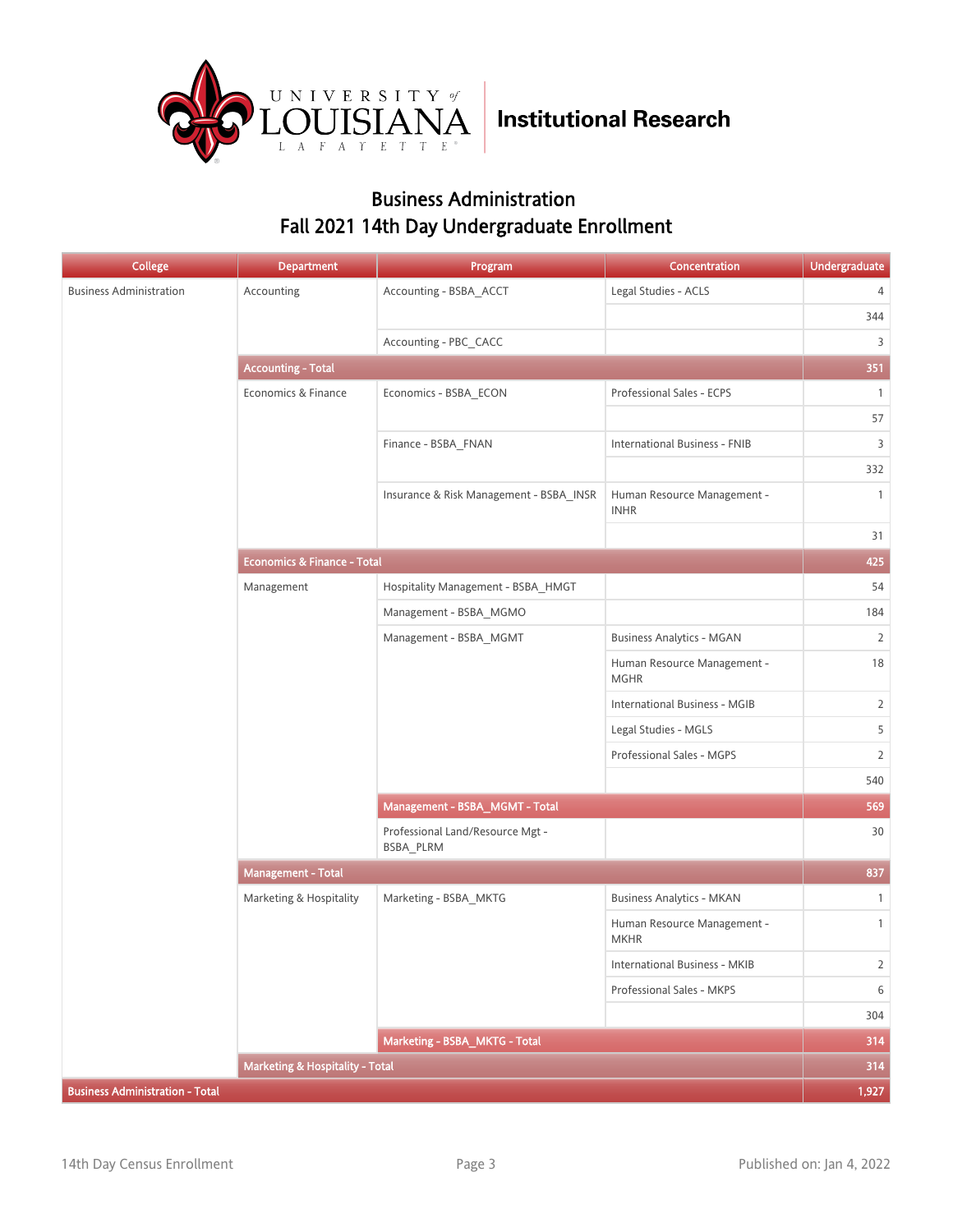

#### Arts Fall 2021 14th Day Undergraduate Enrollment

| <b>College</b> | <b>Department</b>                | Program                            | Concentration                     | <b>Undergraduate</b> |        |
|----------------|----------------------------------|------------------------------------|-----------------------------------|----------------------|--------|
| Arts           | Architecture                     | Architectural Studies - BS_ARCS    |                                   | 197                  |        |
|                | Architecture - Total             |                                    |                                   | 197                  |        |
|                | <b>Industrial Design</b>         | Industrial Design - BOID_INDN      |                                   | 61                   |        |
|                | <b>Industrial Design - Total</b> |                                    |                                   | 61                   |        |
|                | <b>Interior Design</b>           | Interior Design - BID_INDS         |                                   | 97                   |        |
|                | <b>Interior Design - Total</b>   |                                    |                                   | 97                   |        |
|                | Music                            | Music - BA_MUSC                    | Music Business - MBUS             | 64                   |        |
|                |                                  |                                    | Recording Arts - RART             | 20                   |        |
|                |                                  |                                    | <b>Traditional Music - TMUS</b>   | $\mathsf{3}$         |        |
|                |                                  |                                    |                                   | $\,$ 6 $\,$          |        |
|                |                                  | Music - BA_MUSC - Total            |                                   | 93                   |        |
|                |                                  | Music - BM_MUS                     | Jazz Studies - JAZZ               | $\overline{2}$       |        |
|                |                                  |                                    | Music Media - MMED                | 30                   |        |
|                |                                  |                                    | Performance - PERF                | 21                   |        |
|                |                                  |                                    | Piano Pedagogy - PPED             | 3                    |        |
|                |                                  |                                    | Theory and Composition - TCOM     | $\,7$                |        |
|                |                                  |                                    |                                   | $\mathbf{1}$         |        |
|                |                                  | Music - BM_MUS - Total             |                                   | 64                   |        |
|                | Music - Total                    |                                    |                                   | 157                  |        |
|                | Performing Arts                  | Performing Arts - BFA_PFAR         | Acting - ACT                      | 13                   |        |
|                |                                  |                                    | Dance - DANC                      | 23                   |        |
|                |                                  |                                    | Design/Technology - DT            | 5                    |        |
|                |                                  |                                    | Theatre - THEA                    | 16                   |        |
|                |                                  |                                    |                                   | $\mathbf{1}$         |        |
|                |                                  | Performing Arts - BFA_PFAR - Total |                                   | 58                   |        |
|                | <b>Performing Arts - Total</b>   |                                    |                                   | 58                   |        |
|                | Visual Arts                      | Visual Arts - BFA_VIAR             | Ceramics - CERM                   | 5 <sup>1</sup>       |        |
|                |                                  |                                    | Computer Art and Animation - CART | 102                  |        |
|                |                                  |                                    | Graphic Design - GDSG             | 107                  |        |
|                |                                  |                                    | Metalwork and Jewelry - MEJE      | 4                    |        |
|                |                                  |                                    | New Media and Digital Art - NMED  | 29                   |        |
|                |                                  |                                    | Painting - PNTG                   | 16                   |        |
|                |                                  |                                    |                                   | Photography - PHOT   | $16\,$ |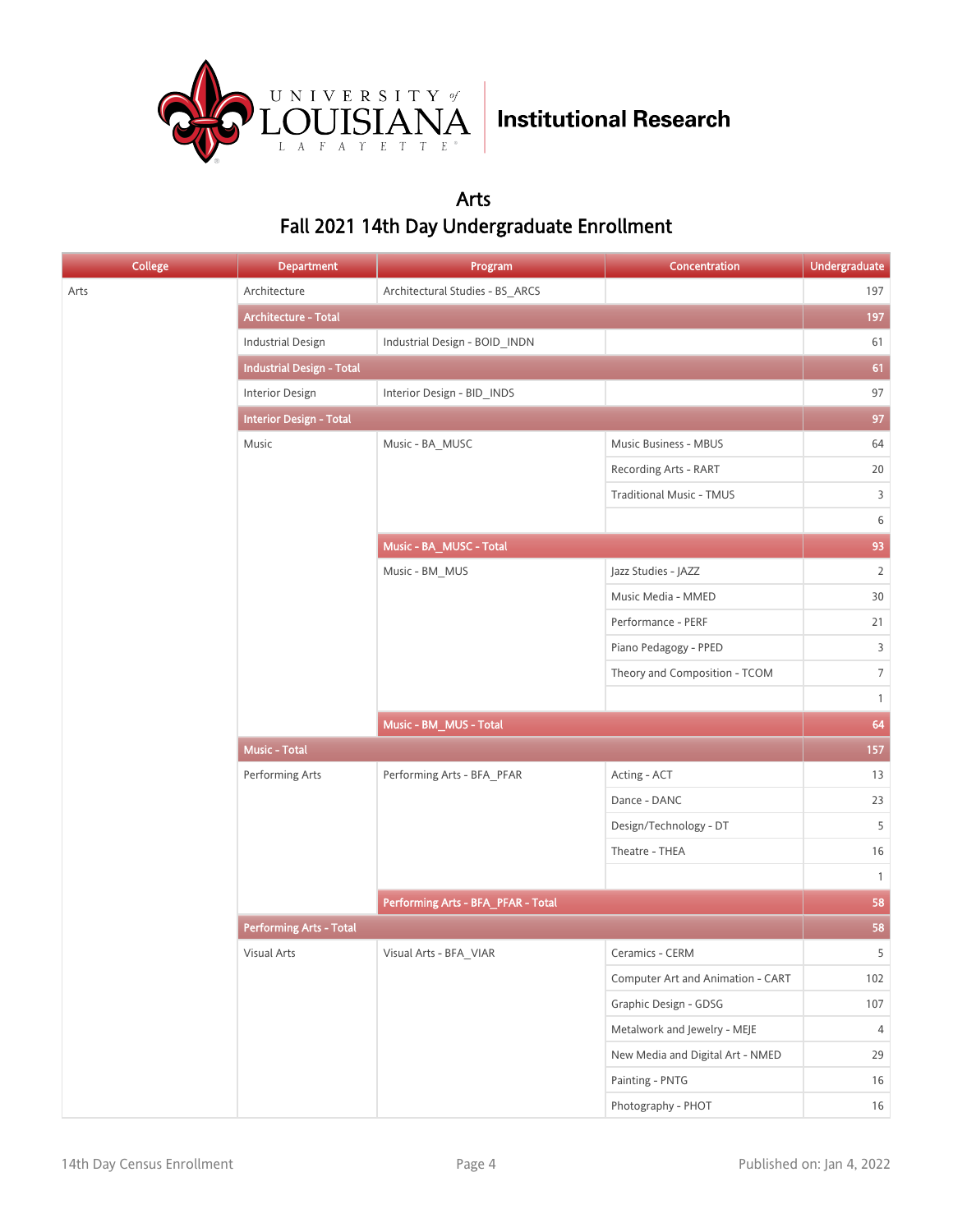

Arts Fall 2021 14th Day Undergraduate Enrollment

| <b>College</b> | <b>Department</b>          | Program                        | Concentration      | Undergraduate  |
|----------------|----------------------------|--------------------------------|--------------------|----------------|
| Arts           | Visual Arts                | Visual Arts - BFA VIAR         | Printmaking - PRMG | $\overline{7}$ |
|                |                            |                                | Sculpture - SCUL   |                |
|                |                            |                                |                    | 22             |
|                |                            | Visual Arts - BFA_VIAR - Total |                    | 309            |
|                | <b>Visual Arts - Total</b> |                                |                    | 309            |
| Arts - Total   |                            |                                |                    | 879            |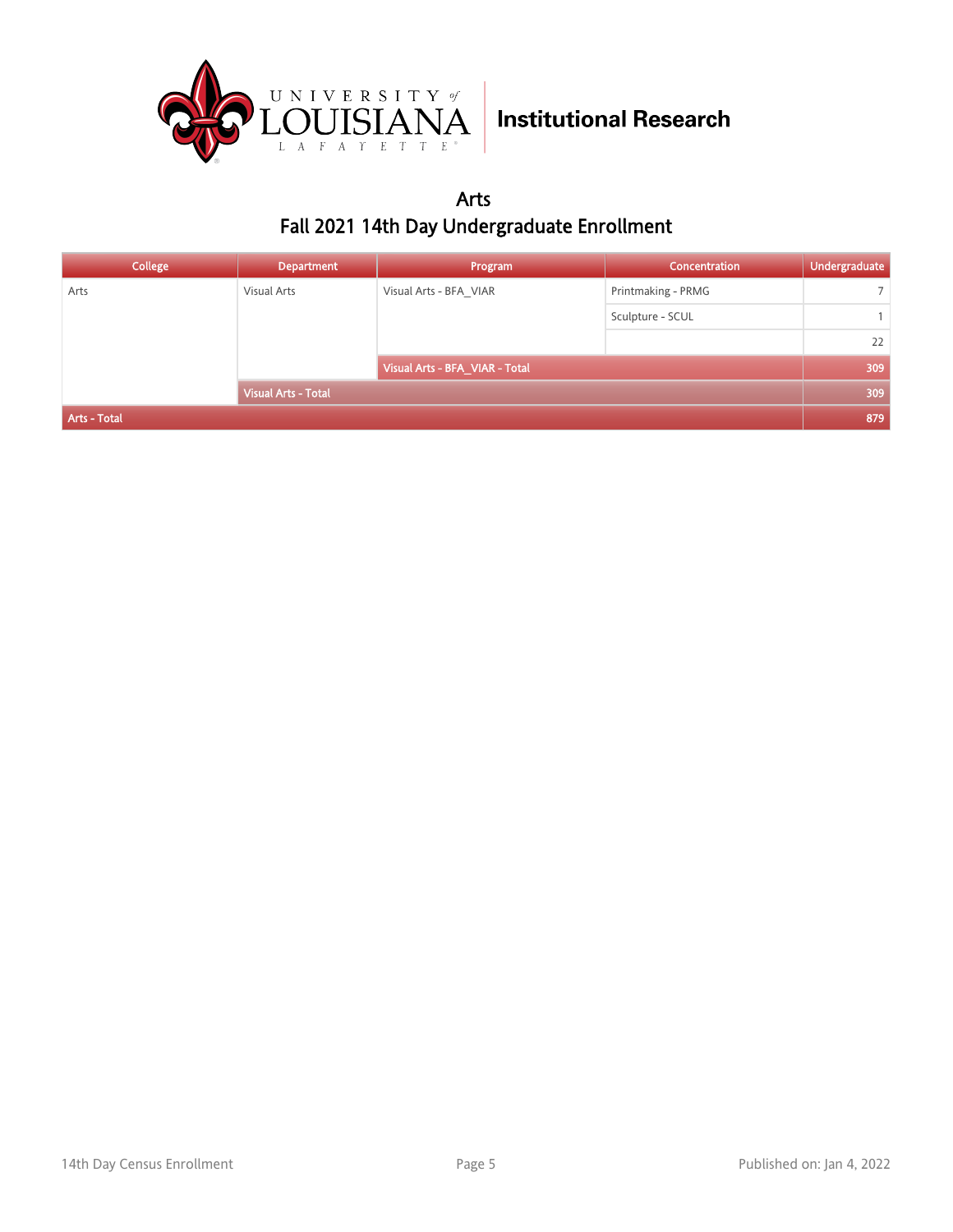

#### Education Fall 2021 14th Day Undergraduate Enrollment

| <b>College</b> | <b>Department</b>                           | Program                                            | Concentration                           | <b>Undergraduate</b> |
|----------------|---------------------------------------------|----------------------------------------------------|-----------------------------------------|----------------------|
| Education      | Curriculum & Instruction                    | Add Certification in Education -                   | Adaptive Physical Education - ED02      | $\mathbf{1}$         |
|                |                                             | CERU_EDAD                                          | Library Science Education - ED44        | $\mathbf{1}$         |
|                |                                             |                                                    |                                         | 5                    |
|                |                                             | Add Certification in Education - CERU_EDAD - Total |                                         | $\overline{7}$       |
|                |                                             | Alt Certification in Education - CERU EDAC         |                                         | 4                    |
|                |                                             | Art or Music Education Gr K-12 - BA EDAM           | Art Education - EDAE                    | 26                   |
|                |                                             |                                                    | Instrumental Music Education - EDIN     | 29                   |
|                |                                             |                                                    | Vocal Music Education - EDVO            | 12                   |
|                |                                             | Art or Music Education Gr K-12 - BA_EDAM - Total   |                                         | 67                   |
|                |                                             | Early Childhood Ed Gr PK-3 - BS EDPK               |                                         | 142                  |
|                |                                             | Elementary Education Gr 1-5 - BS EDEL              |                                         | 186                  |
|                |                                             | Middle School Education Gr 4-8 - BS_EDMD           | <b>English Education - EDEN</b>         | $\mathbf{1}$         |
|                |                                             |                                                    | <b>General Science Education - EDGS</b> | $\mathbf{1}$         |
|                |                                             |                                                    | Mathematics Education - EDMA            | 10                   |
|                |                                             |                                                    | Social Studies Education - EDSS         | 3                    |
|                |                                             | Middle School Education Gr 4-8 - BS_EDMD - Total   |                                         | 15 <sub>1</sub>      |
|                |                                             | Middle School Education Gr 4-8 -<br>PBC_EDMD       |                                         | $\overline{2}$       |
|                |                                             | Secondary Education & Teaching - BS EDSD           | <b>Biology Education - EDBI</b>         | 9                    |
|                |                                             |                                                    | <b>Business Education - EDBU</b>        | $\overline{3}$       |
|                |                                             |                                                    | Chemistry Education - EDCH              | $\mathbf{1}$         |
|                |                                             |                                                    | English Education - EDEN                | 59                   |
|                |                                             |                                                    | General Science Education - EDGS        | 3                    |
|                |                                             |                                                    | Mathematics Education - EDMA            | 26                   |
|                |                                             |                                                    | Social Studies Education - EDSS         | 67                   |
|                |                                             |                                                    | Speech Education - EDSE                 | 4                    |
|                |                                             |                                                    |                                         | $\overline{2}$       |
|                |                                             | Secondary Education & Teaching - BS_EDSD - Total   |                                         | 174                  |
|                |                                             | Secondary Education Gr 6-12 - PBC EDSD             |                                         | 9                    |
|                | <b>Curriculum &amp; Instruction - Total</b> |                                                    |                                         | 606                  |
|                | Kinesiology                                 | Hlth & PE/Kinesiology Gr K-12 - BS EDKN            | Exercise Science - EDEX                 | $\mathbf{1}$         |
|                |                                             |                                                    | ExSci Fitness Studies - EDFS            | 4                    |
|                |                                             |                                                    | ExSci Hlth & Fitness Sales - EDHF       | $\mathbf{1}$         |
|                |                                             |                                                    | ExSci Pre-Prof Studies - EDPP           | $\overline{2}$       |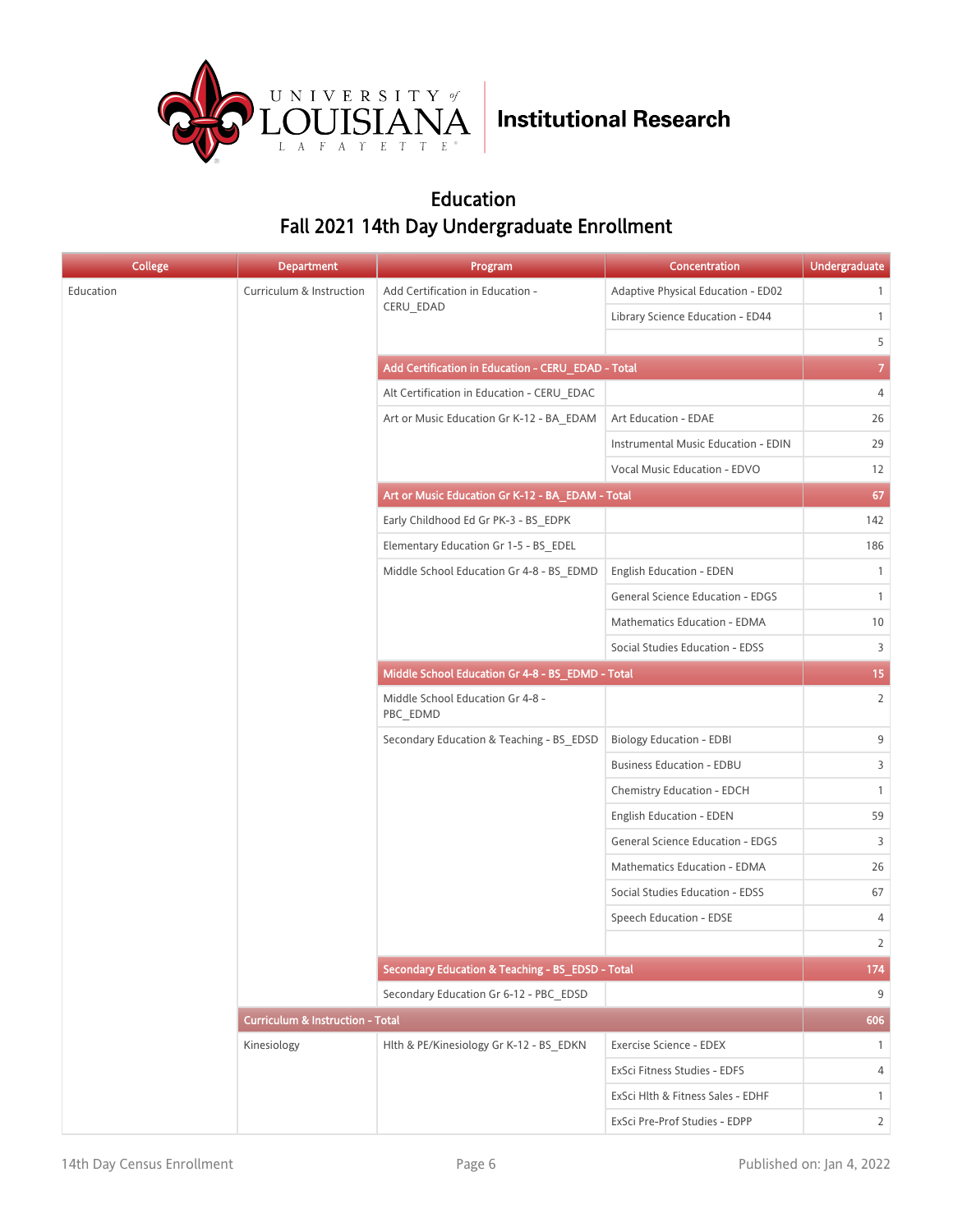

#### Education Fall 2021 14th Day Undergraduate Enrollment

| <b>College</b>           | <b>Department</b>   | Program                                         | <b>Concentration</b>               | <b>Undergraduate</b> |
|--------------------------|---------------------|-------------------------------------------------|------------------------------------|----------------------|
| Education                | Kinesiology         | Hlth & PE/Kinesiology Gr K-12 - BS EDKN         |                                    | $\mathbf{1}$         |
|                          |                     | Hlth & PE/Kinesiology Gr K-12 - BS_EDKN - Total |                                    | 9                    |
|                          |                     | Kinesiology - BS EDKS                           | ExSci Fitness Studies - EDFS       | 137                  |
|                          |                     |                                                 | ExSci Hlth & Fitness Sales - EDHF  | $\overline{4}$       |
|                          |                     |                                                 | ExSci Pre-Prof Studies - EDPP      | 454                  |
|                          |                     |                                                 | Health & Phys Ed Gr K-12 - EDPE    | 27                   |
|                          |                     |                                                 | Health Promotion & Wellness - EDHP | 82                   |
|                          |                     |                                                 | Pre-Athletic Training - EDPA       | 67                   |
|                          |                     |                                                 | Sport Management - EDST            | 113                  |
|                          |                     |                                                 | Sports Management - EDSM           | 13                   |
|                          |                     |                                                 |                                    | 8                    |
|                          |                     | Kinesiology - BS_EDKS - Total                   |                                    | 905                  |
|                          | Kinesiology - Total |                                                 |                                    | 914                  |
| <b>Education - Total</b> |                     |                                                 |                                    | 1,520                |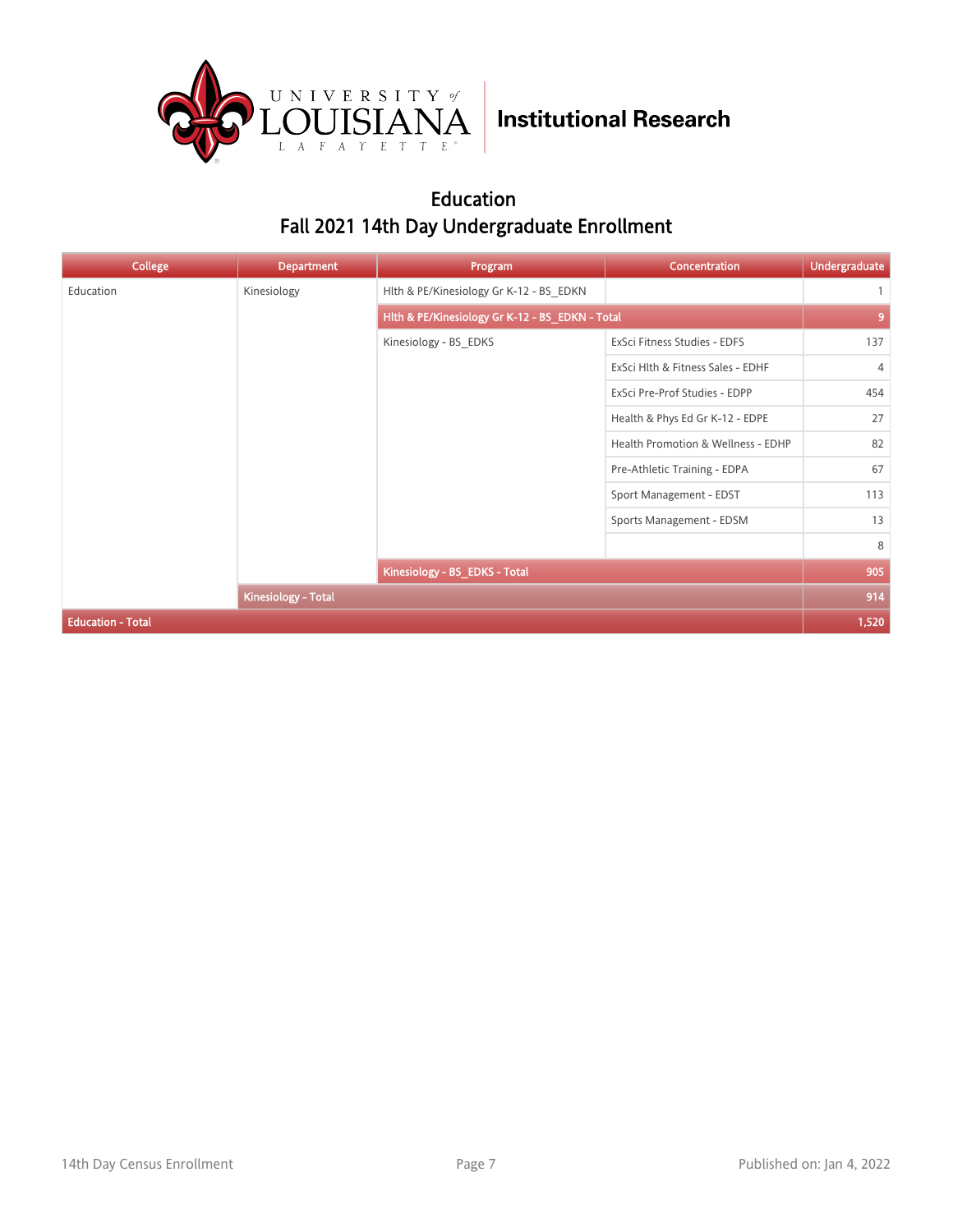

#### Engineering Fall 2021 14th Day Undergraduate Enrollment

| College                    | <b>Department</b>                             | Program                            | <b>Concentration</b>        | <b>Undergraduate</b> |  |
|----------------------------|-----------------------------------------------|------------------------------------|-----------------------------|----------------------|--|
| Engineering                | <b>Chemical Engineering</b>                   | Chemical Engineering - BCHE CHEE   | Bioengineering - BIOE       | 8                    |  |
|                            |                                               |                                    |                             | 247                  |  |
|                            | <b>Chemical Engineering - Total</b>           |                                    |                             |                      |  |
|                            | Civil Engineering                             | Civil Engineering - BCIV CIVE      |                             | 222                  |  |
|                            | <b>Civil Engineering - Total</b>              |                                    |                             | 222                  |  |
|                            | Electrical & Computer<br>Engr                 | Electrical Engineering - BELE ELEE | Computer Engineering - CMEG | 10                   |  |
|                            |                                               |                                    |                             | 210                  |  |
|                            | <b>Electrical &amp; Computer Engr - Total</b> |                                    |                             | 220                  |  |
|                            | Industrial Technology                         | Industrial Technology - BSIT ITEC  |                             | 231                  |  |
|                            | <b>Industrial Technology - Total</b>          |                                    |                             | 231                  |  |
|                            | <b>Mechanical Engineering</b>                 | Mechanical Engineering - BMEC MCHE |                             | 529                  |  |
|                            | <b>Mechanical Engineering - Total</b>         |                                    |                             | 529                  |  |
|                            | Petroleum Engineering                         | Petroleum Engineering - BPET PETE  |                             | 81                   |  |
|                            | <b>Petroleum Engineering - Total</b>          |                                    |                             | 81                   |  |
| <b>Engineering - Total</b> |                                               |                                    |                             | 1,538                |  |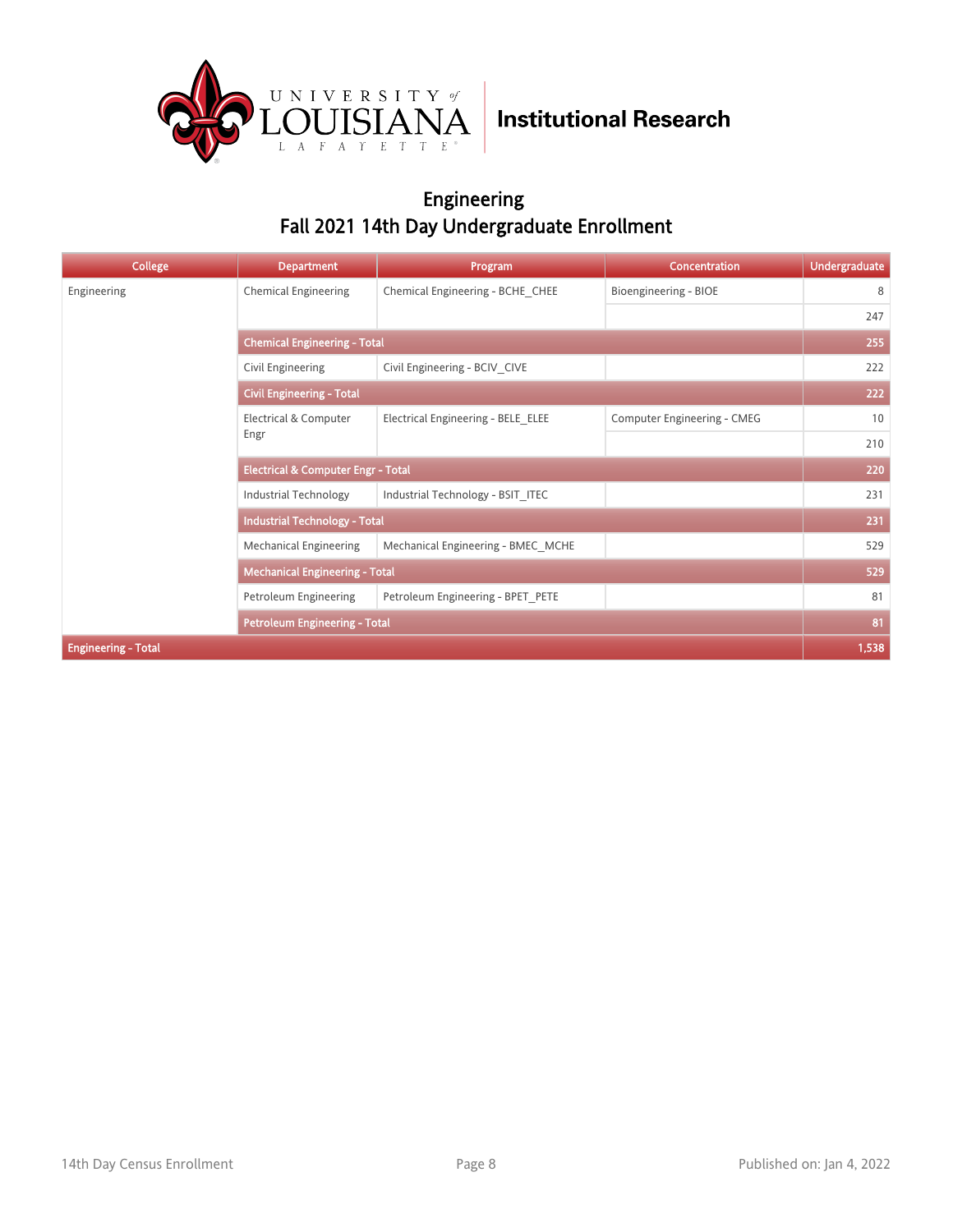

#### Liberal Arts Fall 2021 14th Day Undergraduate Enrollment

| <b>College</b> | <b>Department</b>                      | Program                                          | Concentration                                 | <b>Undergraduate</b> |
|----------------|----------------------------------------|--------------------------------------------------|-----------------------------------------------|----------------------|
| Liberal Arts   | College of Liberal Arts                | Moving Image Arts - BA_MIA                       |                                               | 60                   |
|                | <b>College of Liberal Arts - Total</b> |                                                  |                                               | 60                   |
|                | Communication                          | Mass Communications - BA_MCOM                    | Broadcasting - BRDC                           | 84                   |
|                |                                        |                                                  | Journalism - JOUR                             | 33                   |
|                |                                        |                                                  |                                               | 11                   |
|                |                                        | Mass Communications - BA_MCOM - Total            |                                               | 128                  |
|                |                                        | Organizational Communication -<br>BA_OCOM        |                                               | $\mathbf{1}$         |
|                |                                        | Strategic Communication - BA_SCOM                | Advertising - ADV                             | 31                   |
|                |                                        |                                                  | Organizational Communication -<br><b>OCOM</b> | 33                   |
|                |                                        |                                                  | <b>Public Relations - PREL</b>                | 91                   |
|                |                                        |                                                  |                                               | $\mathbf{1}$         |
|                |                                        | <b>Strategic Communication - BA_SCOM - Total</b> |                                               | 156                  |
|                | <b>Communication - Total</b>           |                                                  |                                               | 285                  |
|                | <b>Communicative Disorders</b>         | Speech Pathology and Audiology -<br>BA CODI      |                                               | 238                  |
|                | <b>Communicative Disorders - Total</b> |                                                  |                                               | 238                  |
|                | Criminal Justice                       | Criminal Justice - BS_CJUS                       |                                               | 295                  |
|                | <b>Criminal Justice - Total</b>        |                                                  |                                               | 295                  |
|                | English                                | English - BA_ENGL                                | Creative Writing - CW                         | 42                   |
|                |                                        |                                                  | Folklore - FOLK                               | $\mathbf{1}$         |
|                |                                        |                                                  | Linguistics - LING                            | 6                    |
|                |                                        |                                                  | Literature - LIT                              | 27                   |
|                |                                        |                                                  | Professional Writing - PW                     | $7\overline{ }$      |
|                |                                        |                                                  |                                               | 44                   |
|                |                                        | English - BA_ENGL - Total                        |                                               | 127                  |
|                | <b>English - Total</b>                 |                                                  |                                               | $127$                |
|                | History, Geography, &<br>Phil          | History - BA_HIST                                |                                               | 88                   |
|                | History, Geography, & Phil - Total     |                                                  |                                               | 88                   |
|                | Modern Languages                       | Modern Languages - BA_MODL                       | French & Francophone Studies - FRFS           | 13                   |
|                |                                        |                                                  | Spanish - SPAN                                | $10$                 |
|                |                                        |                                                  | Spanish Education - SPAE                      | $\mathbf{1}$         |
|                |                                        |                                                  |                                               | $\overline{2}$       |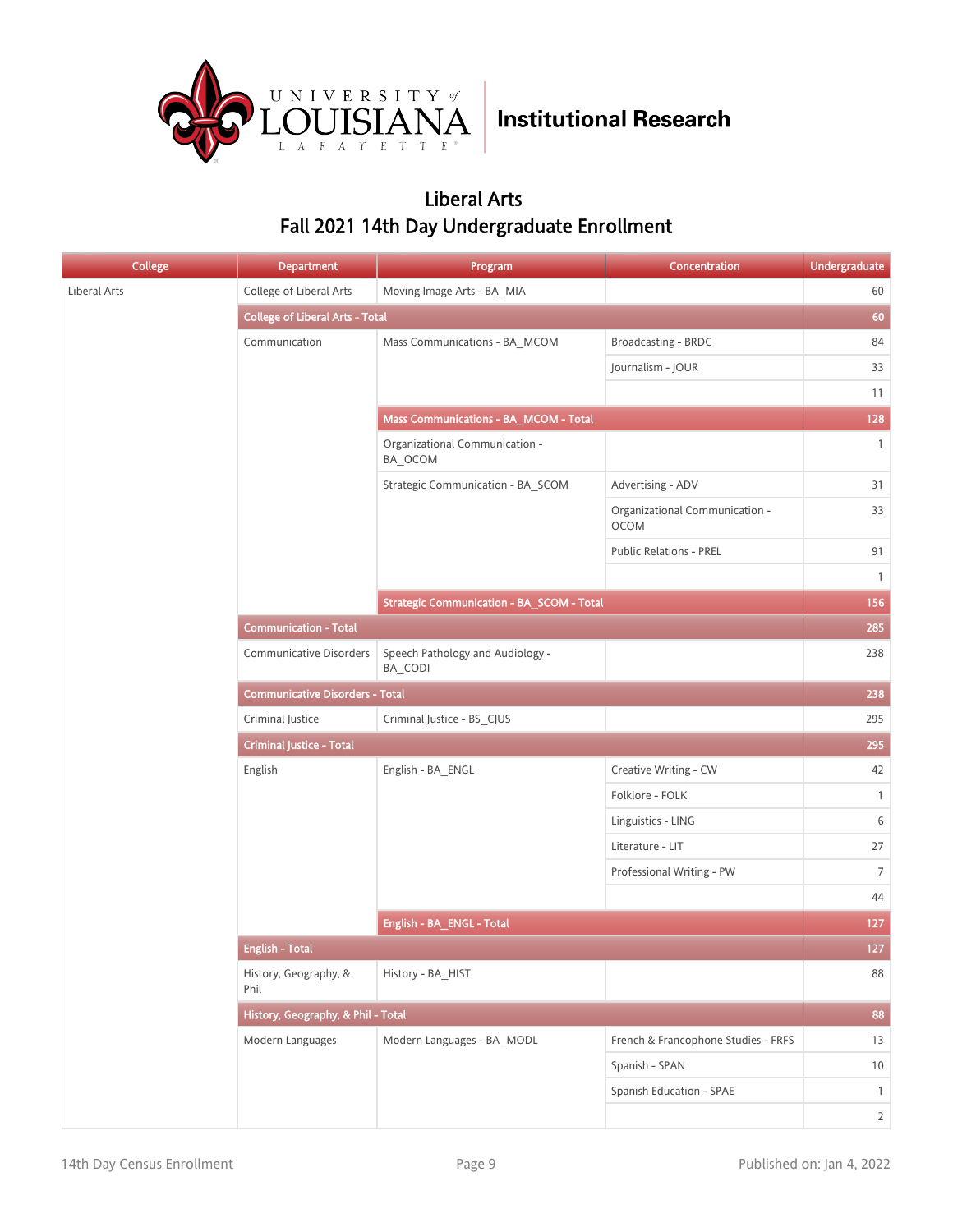

#### Liberal Arts Fall 2021 14th Day Undergraduate Enrollment

| <b>College</b>              | <b>Department</b>                   | Program                             | Concentration                  | <b>Undergraduate</b> |
|-----------------------------|-------------------------------------|-------------------------------------|--------------------------------|----------------------|
| Liberal Arts                | Modern Languages                    | Modern Languages - BA_MODL - Total  |                                | 26                   |
|                             | <b>Modern Languages - Total</b>     |                                     |                                | 26                   |
|                             | <b>Political Science</b>            | Political Science - BA POLS         | International Relations - INTR | 16                   |
|                             |                                     |                                     | Pre-Law - PLAW                 | 94                   |
|                             |                                     |                                     |                                | 70                   |
|                             |                                     | Political Science - BA_POLS - Total |                                | 180                  |
|                             | <b>Political Science - Total</b>    |                                     |                                | 180                  |
|                             | Psychology                          | Psychology - BS PSYC                | Pre-Medical - PMED             | 90                   |
|                             |                                     |                                     |                                | 637                  |
|                             | <b>Psychology - Total</b>           |                                     |                                | 727                  |
|                             | Soci, Anth, & Child/Fam             | Anthropology - BA ANTH              |                                | 45                   |
|                             | Stu                                 | Child and Family Studies - BS CAFS  |                                | 156                  |
|                             |                                     | Sociology - BA SOCI                 |                                | 86                   |
|                             | Soci, Anth, & Child/Fam Stu - Total |                                     |                                | 287                  |
| <b>Liberal Arts - Total</b> |                                     |                                     |                                | 2,313                |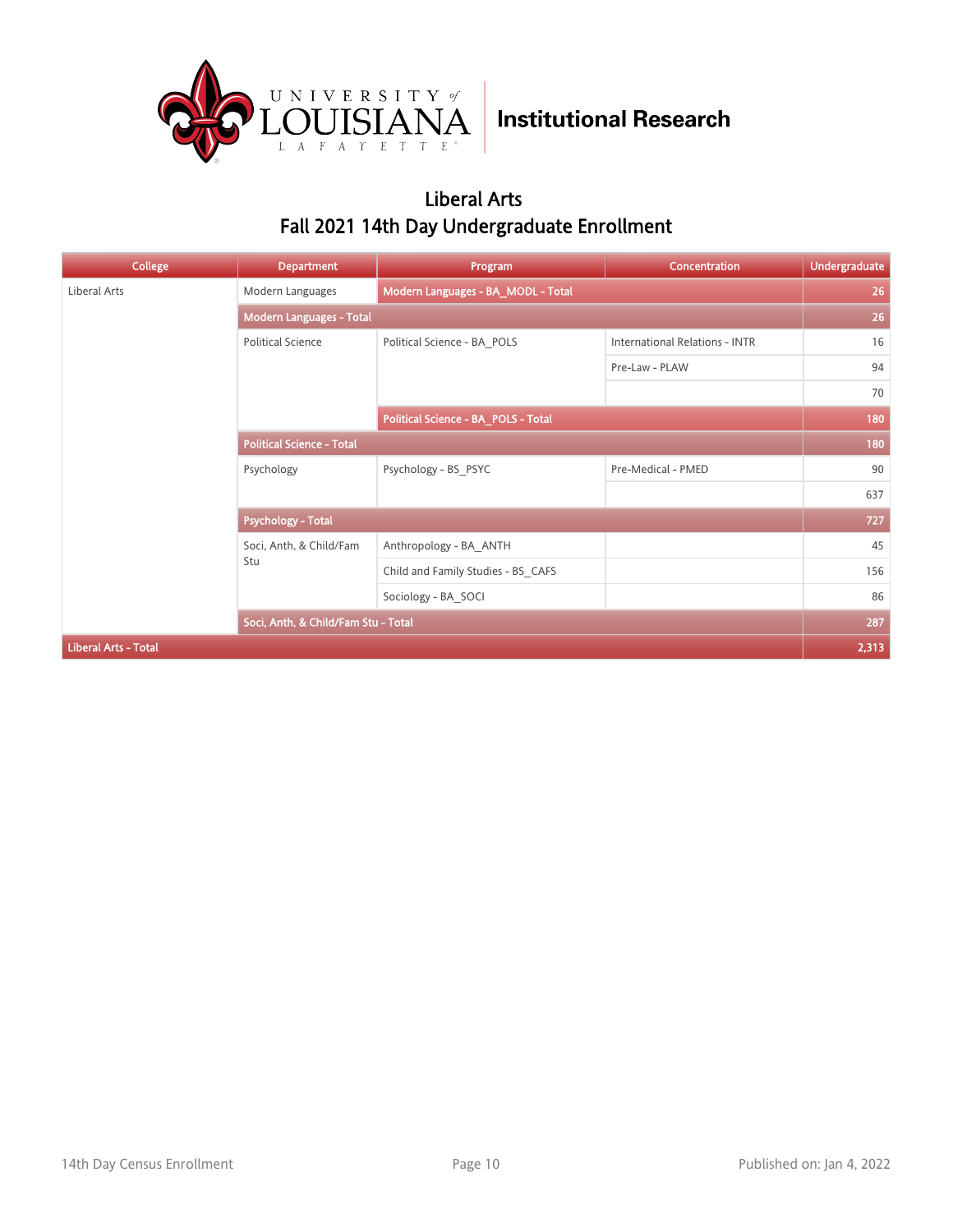

### Nursing & Allied Health Professions Fall 2021 14th Day Undergraduate Enrollment

| College                                     | <b>Department</b>                      | Program                                 | Concentration | <b>Undergraduate</b> |
|---------------------------------------------|----------------------------------------|-----------------------------------------|---------------|----------------------|
| Nursing & Allied Health                     | Allied Hlth Professions                | Health Information Management - BS HIM  |               | 98                   |
| Professions                                 |                                        | Health Services Administration - BS HSA |               | 100                  |
|                                             | <b>Allied Hith Professions - Total</b> |                                         |               | 198                  |
|                                             | Nursing - Bachelors                    | Nursing - BSN NURS                      |               | 1,163                |
|                                             |                                        | Nursing, Online RN to BSN - BSN RN2B    |               | 457                  |
|                                             | <b>Nursing - Bachelors - Total</b>     |                                         |               | 1,620                |
| Nursing & Allied Health Professions - Total |                                        |                                         |               | 1,818                |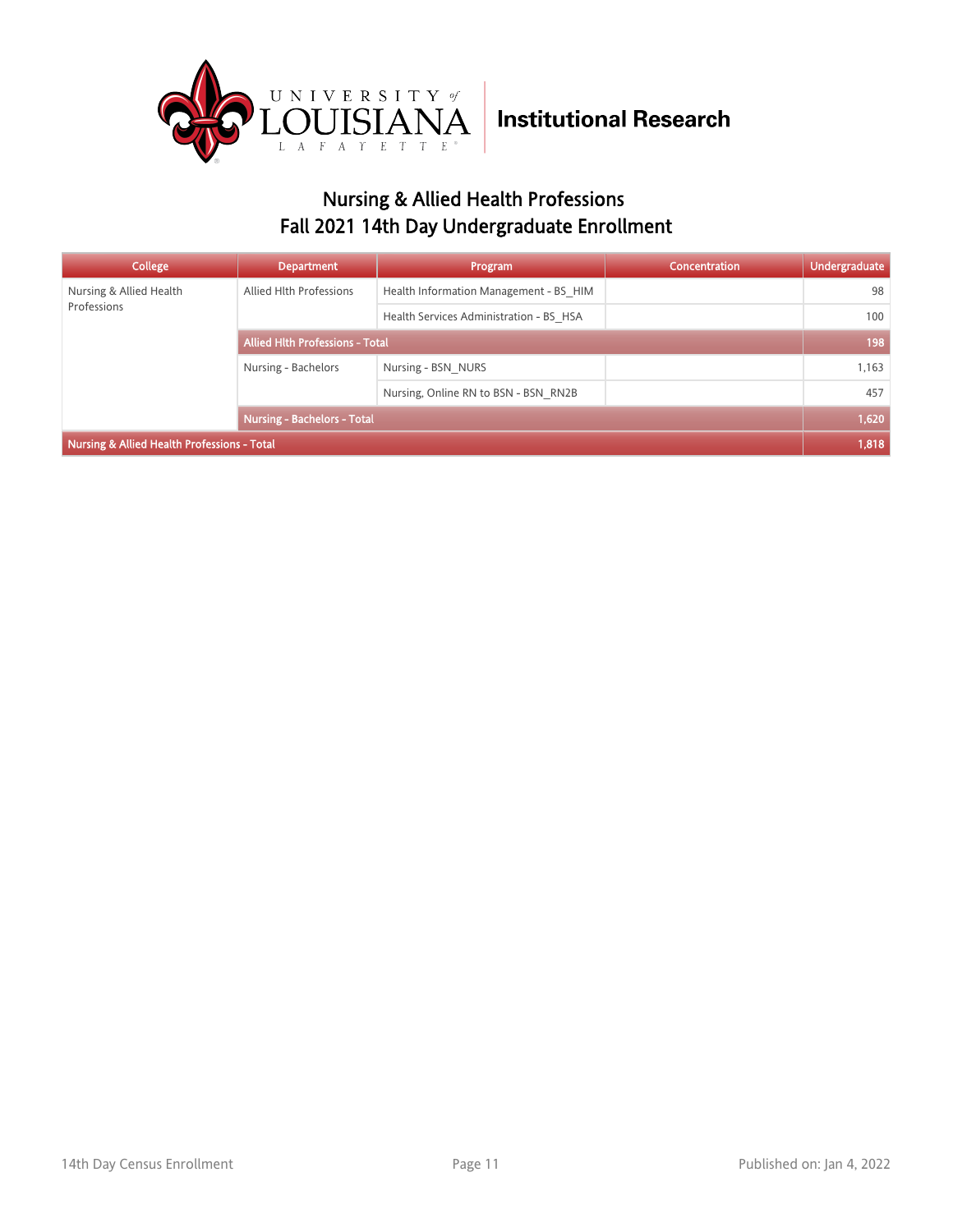

#### Sciences Fall 2021 14th Day Undergraduate Enrollment

| <b>College</b> | <b>Department</b>                       | Program                                 | Concentration                             | <b>Undergraduate</b> |
|----------------|-----------------------------------------|-----------------------------------------|-------------------------------------------|----------------------|
|                | <b>Biology and Microbiology</b>         | Biology - BS_BIOL                       | Ecology, Evolution& Marine Biol -<br>EEMB | 92                   |
|                |                                         |                                         | Medical & Allied Hlth Science - MEDA      | 463                  |
|                |                                         |                                         | Microbiology - MCBL                       | 48                   |
|                |                                         |                                         | Veterinary Bioscience - VETB              | 95                   |
|                |                                         |                                         |                                           | 200                  |
|                |                                         | <b>Biology - BS_BIOL - Total</b>        |                                           | 898                  |
|                | <b>Biology and Microbiology - Total</b> |                                         |                                           | 898                  |
|                | Chemistry                               | Chemistry - BS_CHEM                     |                                           | 136                  |
|                | <b>Chemistry - Total</b>                |                                         |                                           | 136                  |
|                | Computer Science                        | Computer Science - BS_CMPS              | Cloud Computing - CLCU                    | 48                   |
|                |                                         |                                         | Computer Engineering - CMPE               | 86                   |
|                |                                         |                                         | Cyber Security - CYSE                     | 40                   |
|                |                                         |                                         | Information Technology - INFT             | 15                   |
|                |                                         |                                         | Pre-Major - PRE                           | 8                    |
|                |                                         |                                         | Scientific Computing - SCIC               | 12                   |
|                |                                         |                                         | Video Game Design & Dev - VGDD            | 128                  |
|                |                                         |                                         |                                           | 167                  |
|                |                                         | Computer Science - BS_CMPS - Total      |                                           | 504                  |
|                | <b>Computer Science - Total</b>         |                                         |                                           | 504                  |
|                | <b>Environmental Science</b>            | Environmental Science - BS_ENVS         | Digital Geography - DIGI                  | 5                    |
|                |                                         |                                         | Environmental Quality - ENVQ              | 35                   |
|                |                                         |                                         | Soil & Water Conservation - CONV          | 31                   |
|                |                                         |                                         |                                           | 10                   |
|                |                                         | Environmental Science - BS_ENVS - Total |                                           | 81                   |
|                | <b>Environmental Science - Total</b>    |                                         |                                           | 81                   |
|                | Geology                                 | Geology - BS GEOL                       |                                           | 44                   |
|                | <b>Geology - Total</b>                  |                                         |                                           | 44                   |
|                | Informatics                             | Informatics - BS_INFX                   | <b>Business Informatics - BUSI</b>        | 42                   |
|                |                                         |                                         | Cybersecurity - CYBR                      | 36                   |
|                |                                         |                                         | Health Informatics - HLTI                 | 22                   |
|                |                                         |                                         | Individualized Informatics - INDV         | 10                   |
|                |                                         |                                         | Interactive Media Technology - IMT        | 38                   |
|                |                                         |                                         | Systems Administration - SYSA             | 32                   |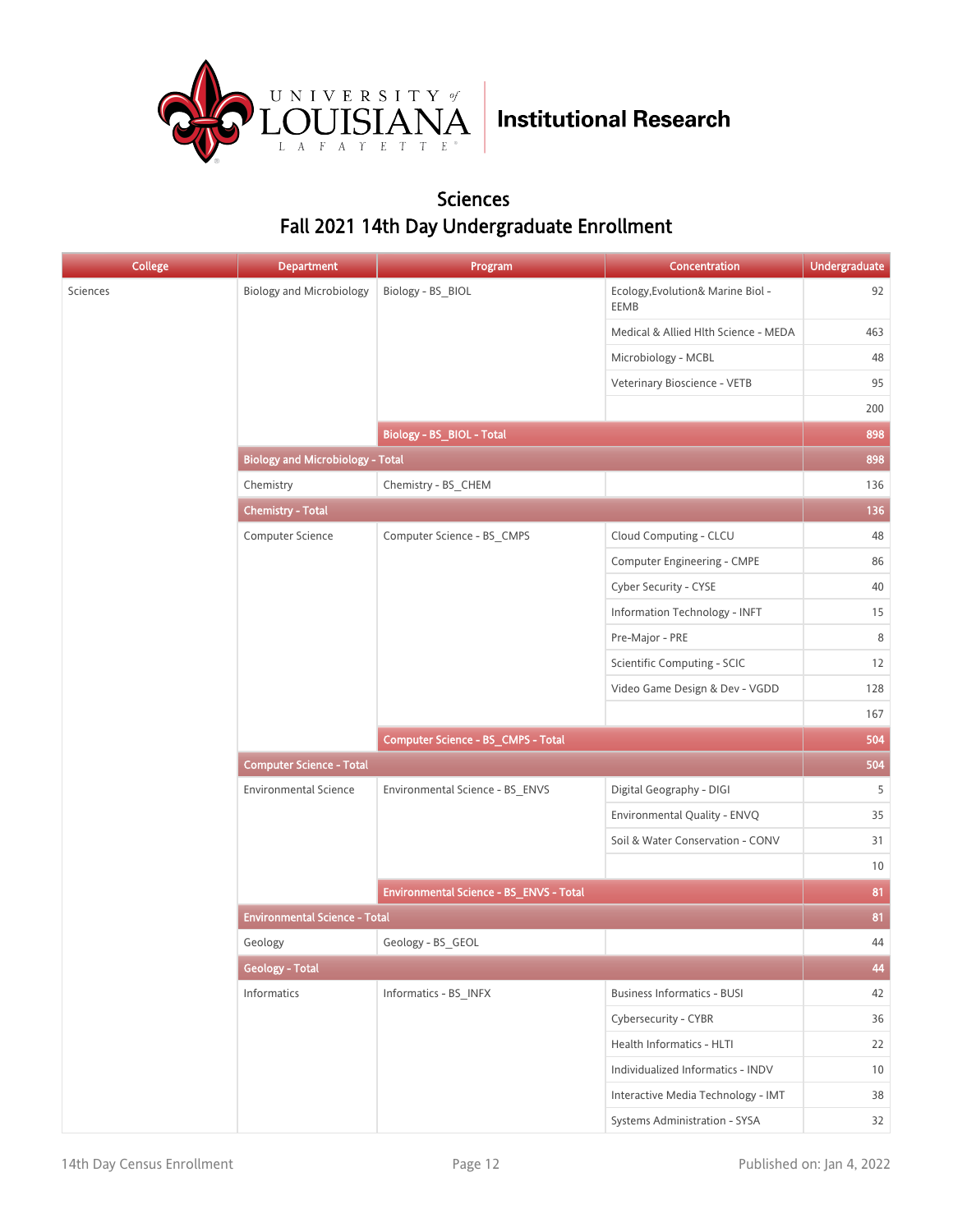

#### Sciences Fall 2021 14th Day Undergraduate Enrollment

| <b>College</b>          | <b>Department</b>          | Program                       | Concentration                     | <b>Undergraduate</b> |
|-------------------------|----------------------------|-------------------------------|-----------------------------------|----------------------|
| Sciences                | Informatics                | Informatics - BS INFX         |                                   | 3                    |
|                         |                            | Informatics - BS INFX - Total |                                   | 183                  |
|                         | <b>Informatics - Total</b> |                               |                                   | 183                  |
|                         | Mathematics                | Mathematics - BS MATH         |                                   | 40                   |
|                         | <b>Mathematics - Total</b> |                               |                                   | 40                   |
|                         | Physics                    | Physics - BS_PHYS             | Computer Science - CSCO           | 5                    |
|                         |                            |                               | Geology and Geophysics - GGCO     | $\overline{2}$       |
|                         |                            |                               | Informatics - ICO                 | $\mathbf{1}$         |
|                         |                            |                               | Pre-Allied Health - PHCO          | $\overline{2}$       |
|                         |                            |                               | <b>Traditional Physics - TPCO</b> | 16                   |
|                         |                            |                               |                                   | $\overline{1}$       |
|                         |                            | Physics - BS_PHYS - Total     |                                   | 27                   |
|                         | <b>Physics - Total</b>     |                               |                                   | 27                   |
| <b>Sciences - Total</b> |                            |                               |                                   | 1,913                |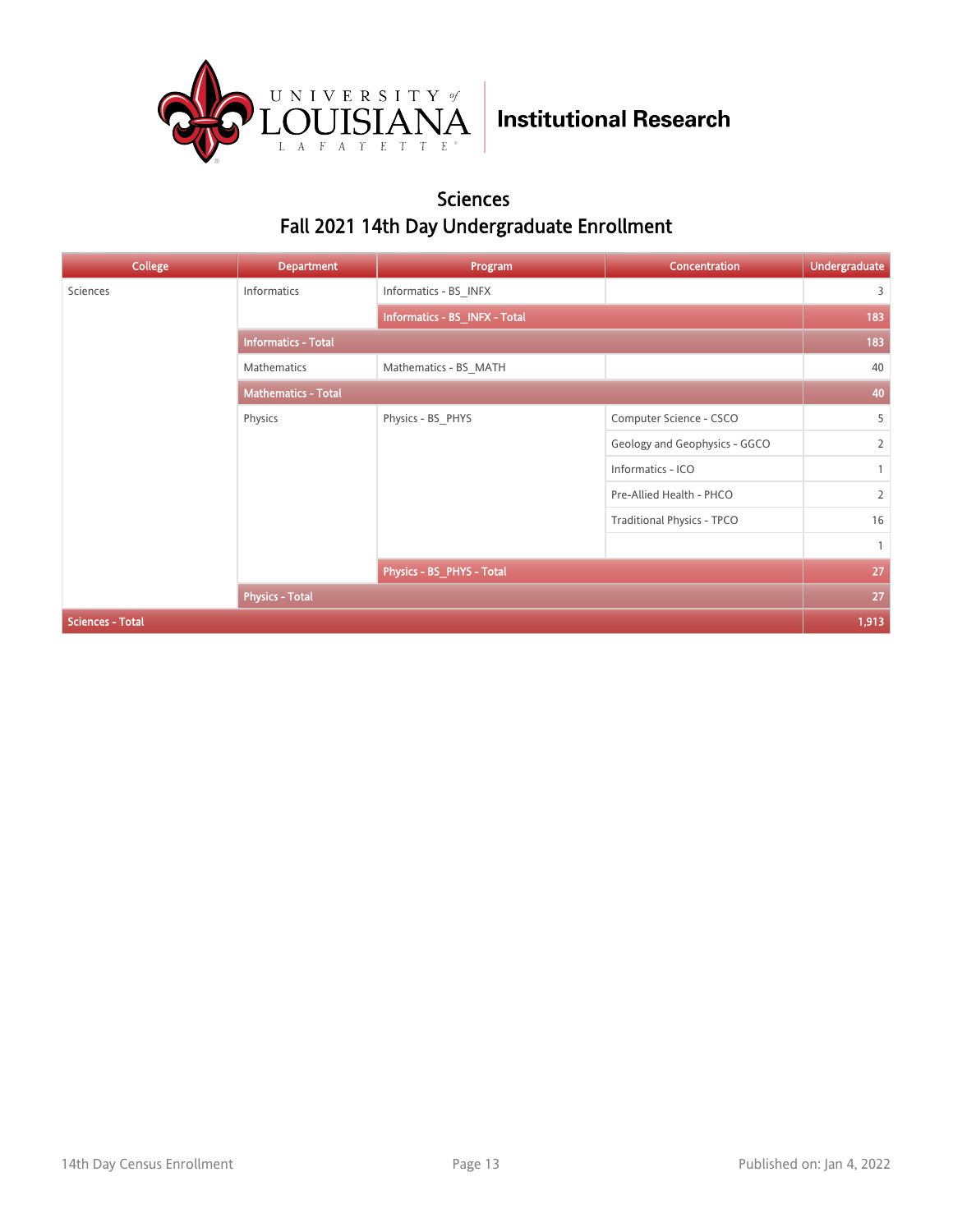

### University College Fall 2021 14th Day Undergraduate Enrollment

| <b>College</b>                    | <b>Department</b>                 | Program                           | Concentration                            | <b>Undergraduate</b> |
|-----------------------------------|-----------------------------------|-----------------------------------|------------------------------------------|----------------------|
| <b>University College</b>         | <b>University College</b>         | General Studies - BGS_GS          | Gen Studies, Applied Sciences - GSAS     | 78                   |
|                                   |                                   |                                   | Gen Studies, Arts - GSAR                 | 16                   |
|                                   |                                   |                                   | Gen Studies, Arts & Humanities -<br>GSAH | 15                   |
|                                   |                                   |                                   | Gen Studies, Behavioral Sci - GSBS       | 140                  |
|                                   |                                   |                                   | Gen Studies, Business Studies - GSBC     | 75                   |
|                                   |                                   |                                   | Gen Studies, Humanities - GSHU           | 15                   |
|                                   |                                   |                                   | Gen Studies, Natural Sciences - GSNS     | 89                   |
|                                   |                                   |                                   |                                          | 38                   |
|                                   |                                   | General Studies - BGS_GS - Total  |                                          | 466                  |
|                                   |                                   | General Studies - BGS_GSO         | Gen Studies, Applied Sciences - GSAS     | 39                   |
|                                   |                                   |                                   | Gen Studies, Arts - GSAR                 | $\overline{4}$       |
|                                   |                                   |                                   | Gen Studies, Arts & Humanities -<br>GSAH | $\overline{2}$       |
|                                   |                                   |                                   | Gen Studies, Behavioral Sci - GSBS       | 111                  |
|                                   |                                   |                                   | Gen Studies, Business Studies - GSBC     | 35                   |
|                                   |                                   |                                   | Gen Studies, Humanities - GSHU           | 13                   |
|                                   |                                   |                                   | Gen Studies, Natural Sciences - GSNS     | 6                    |
|                                   |                                   |                                   |                                          | 39                   |
|                                   |                                   | General Studies - BGS_GSO - Total |                                          | 249                  |
|                                   | <b>University College - Total</b> |                                   |                                          | 715                  |
| <b>University College - Total</b> |                                   |                                   |                                          | 715                  |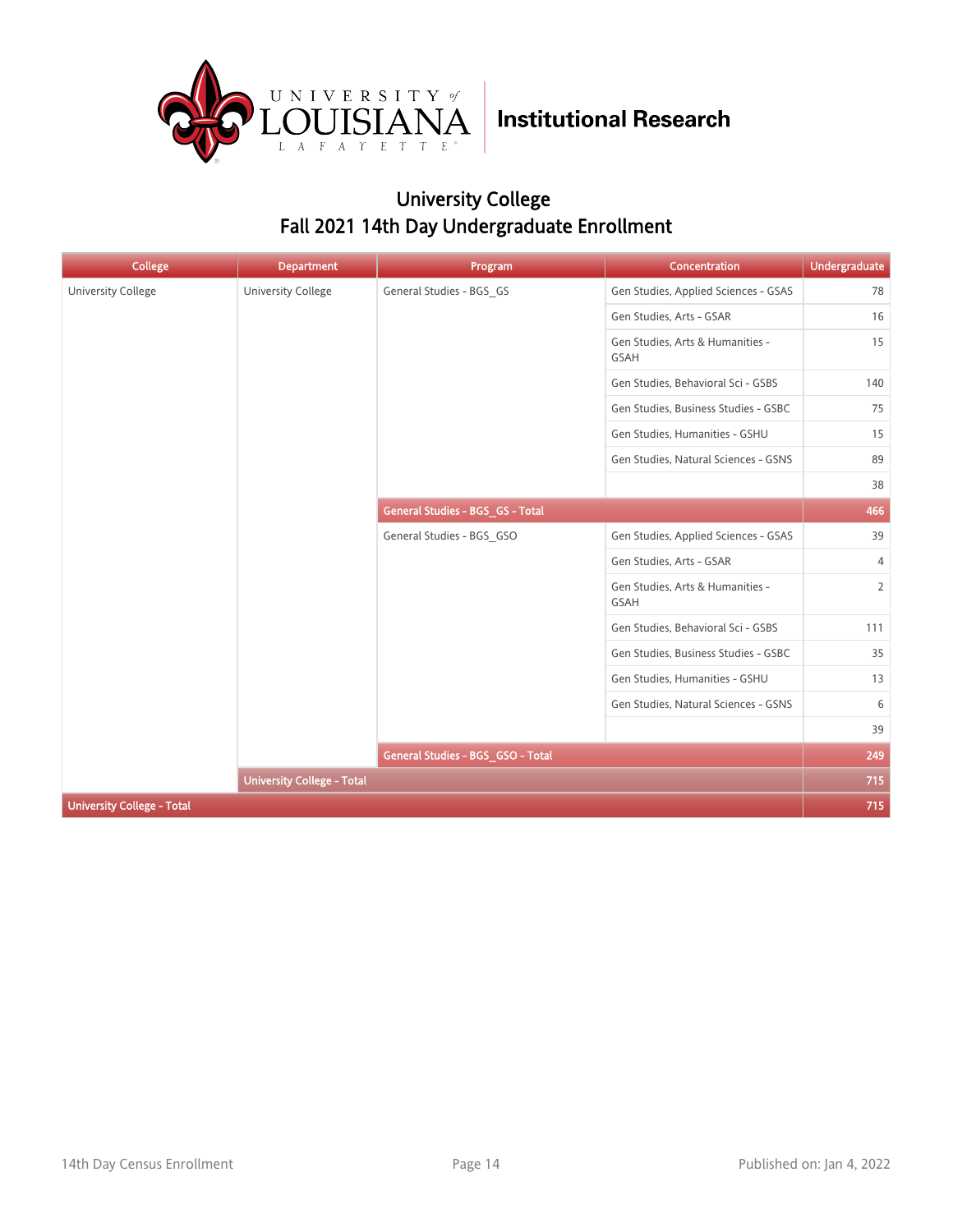

#### Business Administration Fall 2021 14th Day Graduate Enrollment

| College                                | <b>Department</b>                      | Program                                           | Concentration                         | Graduate       |
|----------------------------------------|----------------------------------------|---------------------------------------------------|---------------------------------------|----------------|
| <b>Business Administration</b>         | Accounting                             | Accounting - MS ACTO                              |                                       | 31             |
|                                        | <b>Accounting - Total</b>              |                                                   |                                       | 31             |
|                                        | <b>Business Administration</b>         | <b>Business Administration - MBA_MBA</b>          | <b>Business Administration - BUSA</b> | 50             |
|                                        |                                        |                                                   | Entrepreneurship - ENTP               | 8              |
|                                        |                                        |                                                   | Finance - FNAN                        | 14             |
|                                        |                                        |                                                   | Global Management - GMGT              | 4              |
|                                        |                                        |                                                   | Hospitality Management - HMGT         | $\mathbf{1}$   |
|                                        |                                        |                                                   | Human Resource Management - HRMG      | 19             |
|                                        |                                        |                                                   | Project Management - PMGT             | 12             |
|                                        |                                        |                                                   | Sales Leadership - SLDR               | $\overline{4}$ |
|                                        |                                        | <b>Business Administration - MBA_MBA - Total</b>  |                                       | 112            |
|                                        |                                        | Business Administration - MBA MBAO                | <b>Business Administration - BUSA</b> | 279            |
|                                        |                                        |                                                   | Entrepreneurship - ENTP               | 46             |
|                                        |                                        |                                                   | Finance - FNAN                        | 135            |
|                                        |                                        |                                                   | Global Management - GMGT              | 45             |
|                                        |                                        |                                                   | Hospitality Management - HMGT         | 23             |
|                                        |                                        |                                                   | Human Resource Management - HRMG      | 108            |
|                                        |                                        |                                                   | Project Management - PMGT             | 159            |
|                                        |                                        |                                                   | Sales Leadership - SLDR               | 62             |
|                                        |                                        |                                                   |                                       | $\overline{1}$ |
|                                        |                                        | <b>Business Administration - MBA_MBAO - Total</b> |                                       | 858            |
|                                        |                                        | Health Administration - PMC_HCAC                  |                                       | $\mathbf{1}$   |
|                                        |                                        | Health Care Administration - MBA HCA              |                                       | 11             |
|                                        |                                        | Health Care Administration - MBA_HCAO             |                                       | 181            |
|                                        | <b>Business Administration - Total</b> |                                                   |                                       | 1,163          |
| <b>Business Administration - Total</b> |                                        |                                                   |                                       | 1,194          |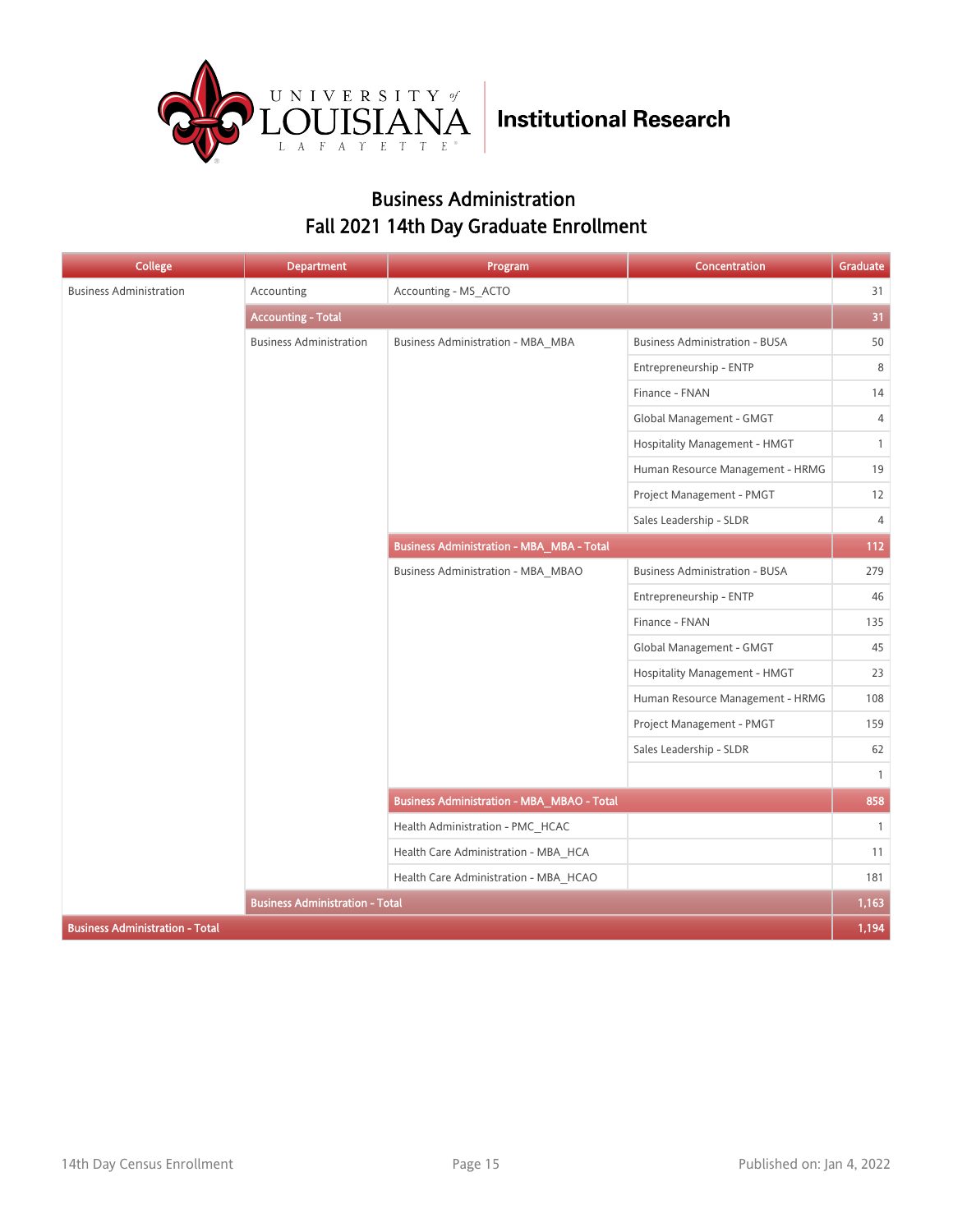

#### Arts Fall 2021 14th Day Graduate Enrollment

| College      | <b>Department</b>           | Program                  | Concentration                   | Graduate       |
|--------------|-----------------------------|--------------------------|---------------------------------|----------------|
| Arts         | Architecture                | Architecture - MARC ARCH |                                 | 43             |
|              | <b>Architecture - Total</b> |                          |                                 |                |
|              | Music                       | Music - MM MUS           | <b>Music Education - MUED</b>   |                |
|              |                             |                          | Music Theory/Composition - MTC  | $\overline{2}$ |
|              |                             |                          | Performance - MPER              | 6              |
|              |                             |                          | Performance Collab. Piano - PCP | $\overline{2}$ |
|              |                             |                          |                                 | $\overline{4}$ |
|              |                             | Music - MM_MUS - Total   |                                 | 15             |
|              | <b>Music - Total</b>        |                          |                                 | 15             |
| Arts - Total |                             |                          |                                 | 58             |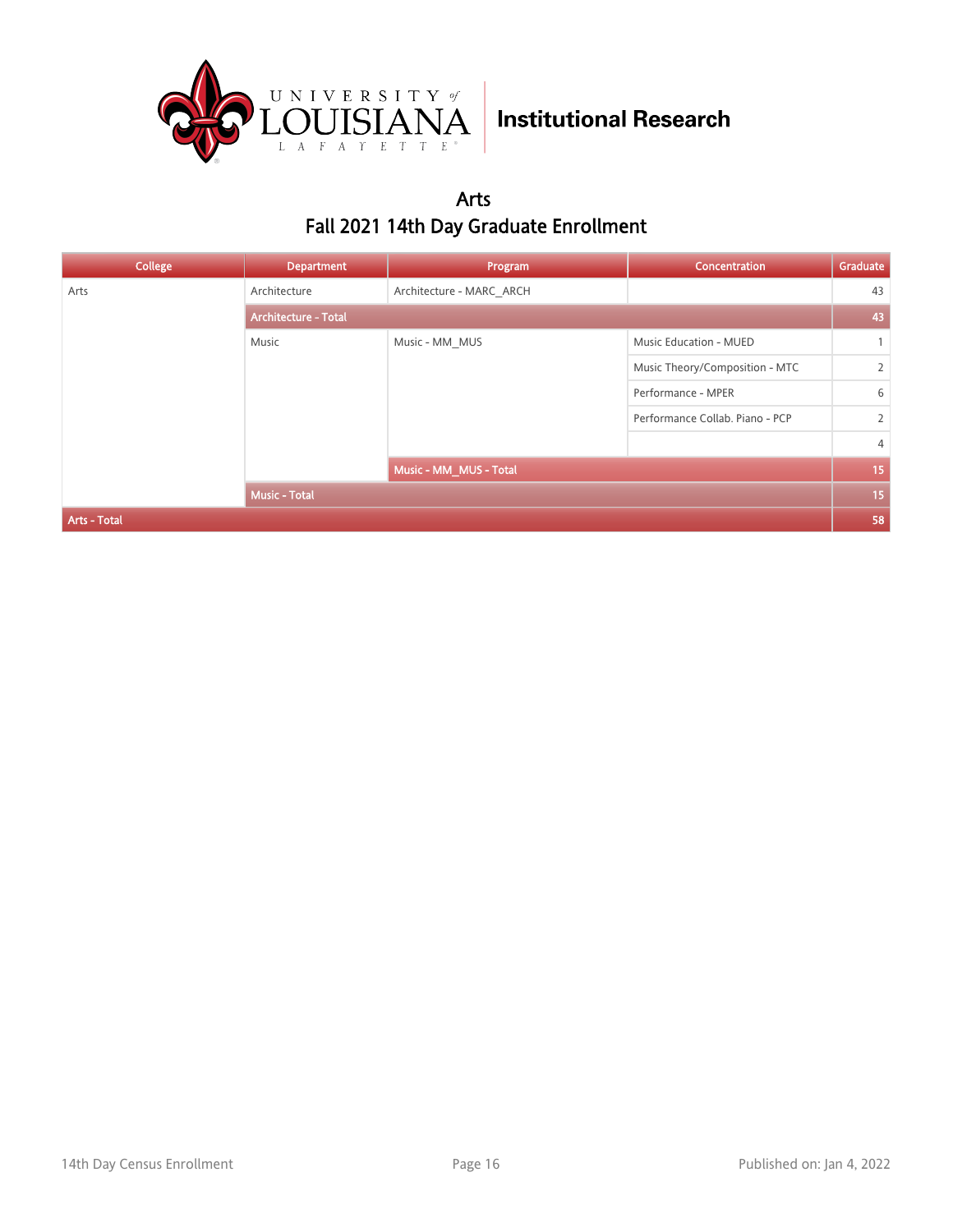

#### Education Fall 2021 14th Day Graduate Enrollment

| <b>College</b>           | <b>Department</b>                           | Program                                        | <b>Concentration</b>                           | Graduate       |  |
|--------------------------|---------------------------------------------|------------------------------------------------|------------------------------------------------|----------------|--|
| Education                | <b>Counselor Education</b>                  | Counselor Education - MS_COUE                  | Clinical Mental Health - CMH                   | 56             |  |
|                          |                                             |                                                | School & Clinical Mental Hlth - SCMH           | 10             |  |
|                          |                                             |                                                | School Counseling - SC                         | 3              |  |
|                          |                                             | <b>Counselor Education - MS_COUE - Total</b>   |                                                | 69             |  |
|                          | <b>Counselor Education - Total</b>          |                                                |                                                | 69             |  |
|                          | Curriculum & Instruction                    | Elem Ed & Spec Ed M/Mod Gr 1-5 -<br>MAT_ELEM   |                                                | 8              |  |
|                          |                                             | Elementary Education Gr 1-5 - MAT EDEL         | Elementary Education - EEDU                    | 7 <sup>1</sup> |  |
|                          |                                             |                                                | Elementary French Immersion - ELFI             | $2^{\circ}$    |  |
|                          |                                             | Elementary Education Gr 1-5 - MAT_EDEL - Total |                                                | 9 <sub>o</sub> |  |
|                          |                                             | Instructional Coach - GC CICO                  |                                                | $\overline{2}$ |  |
|                          |                                             | OL Curriculum & Instruction - MED_EDCI         | Instructional Specialist - IS                  | 20             |  |
|                          |                                             |                                                | <b>Special Education Diagnostics - SEDG</b>    | 3              |  |
|                          |                                             | OL Curriculum & Instruction - MED_EDCI - Total |                                                | 23             |  |
|                          |                                             | Sec Ed & Spec Ed M/Mod Gr 6-12 -<br>MAT_SCND   |                                                | $\overline{3}$ |  |
|                          |                                             | Special Ed: Gifted - MED_GIFT                  |                                                | $\overline{3}$ |  |
|                          | <b>Curriculum &amp; Instruction - Total</b> |                                                |                                                |                |  |
|                          | Foundations & Leadership                    | Educational Leadership - EDD EDLD              | Curriculum Leadership - CULD                   | 16             |  |
|                          |                                             |                                                | Exceptional Learner - EXLR                     | 13             |  |
|                          |                                             |                                                | Higher Education Admin - HIED                  | 59             |  |
|                          |                                             |                                                | K-12 - EK12                                    | 48             |  |
|                          |                                             | Educational Leadership - EDD_EDLD - Total      |                                                | 136            |  |
|                          |                                             | Educational Leadership - MED EDLD              |                                                | 33             |  |
|                          | <b>Foundations &amp; Leadership - Total</b> |                                                |                                                | 169            |  |
|                          | Kinesiology                                 | Athletic Training - MS_EDAT                    |                                                | 8              |  |
|                          |                                             | Kinesiology - MS_KNES                          | Health Promotion and Wellness -<br><b>KHPW</b> | $\overline{2}$ |  |
|                          |                                             |                                                | KN, Exercise & Sport Science - KESS            | 9              |  |
|                          |                                             |                                                | Recreation and Sport Mgmt - KRSM               | 13             |  |
|                          |                                             |                                                |                                                | $\mathbf{1}$   |  |
|                          |                                             | Kinesiology - MS_KNES - Total                  |                                                | 25             |  |
|                          | Kinesiology - Total                         |                                                |                                                | 33             |  |
| <b>Education - Total</b> |                                             |                                                |                                                | 319            |  |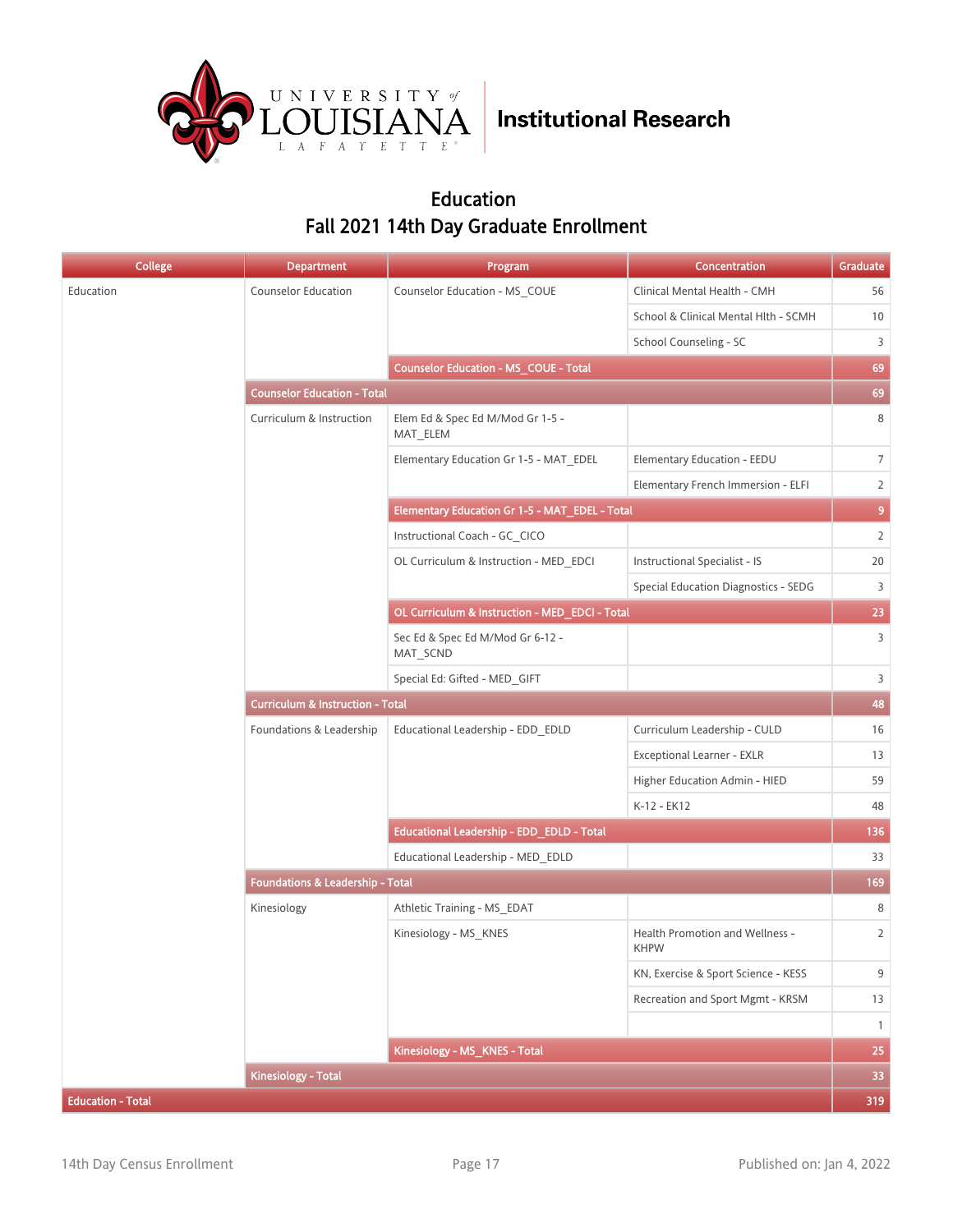

#### Engineering Fall 2021 14th Day Graduate Enrollment

| <b>College</b>             | <b>Department</b>                       | Program                                | Concentration                        | Graduate       |  |
|----------------------------|-----------------------------------------|----------------------------------------|--------------------------------------|----------------|--|
| Engineering                | Center for Advanced                     | Computer Engineering - MSCE CMPE       |                                      | $\overline{3}$ |  |
|                            | <b>CMPS</b>                             | Computer Engineering - PHD CMPE        |                                      | 19             |  |
|                            | <b>Center for Advanced CMPS - Total</b> |                                        |                                      |                |  |
|                            | Engineering                             | Engineering - MSE ENGR                 | Chemical Engineering - CHEE          | 15             |  |
|                            |                                         |                                        | Civil Engineering - CIVE             | 16             |  |
|                            |                                         |                                        | <b>Electrical Engineering - ELEE</b> | $7^{\circ}$    |  |
|                            |                                         |                                        | Mechanical Engineering - MCHE        | 25             |  |
|                            |                                         |                                        | Petroleum Engineering - PETE         | 10             |  |
|                            |                                         | Engineering - MSE_ENGR - Total         |                                      | 73             |  |
|                            |                                         | Systems Engineering - PHD SYSE         | Chemical Engineering - CHEE          | $20\,$         |  |
|                            |                                         |                                        | Civil Engineering - CIVE             | 12             |  |
|                            |                                         |                                        | <b>Electrical Engineering - ELEE</b> | 9              |  |
|                            |                                         |                                        | Mechanical Engineering - MCHE        | 15             |  |
|                            |                                         |                                        | Petroleum Engineering - PETE         | 15             |  |
|                            |                                         | Systems Engineering - PHD_SYSE - Total |                                      | 71             |  |
|                            | <b>Engineering - Total</b>              |                                        |                                      | 144            |  |
|                            | <b>Industrial Technology</b>            | Systems Technology - MS STEC           |                                      | 17             |  |
|                            | <b>Industrial Technology - Total</b>    |                                        |                                      | 17             |  |
| <b>Engineering - Total</b> |                                         |                                        |                                      | 183            |  |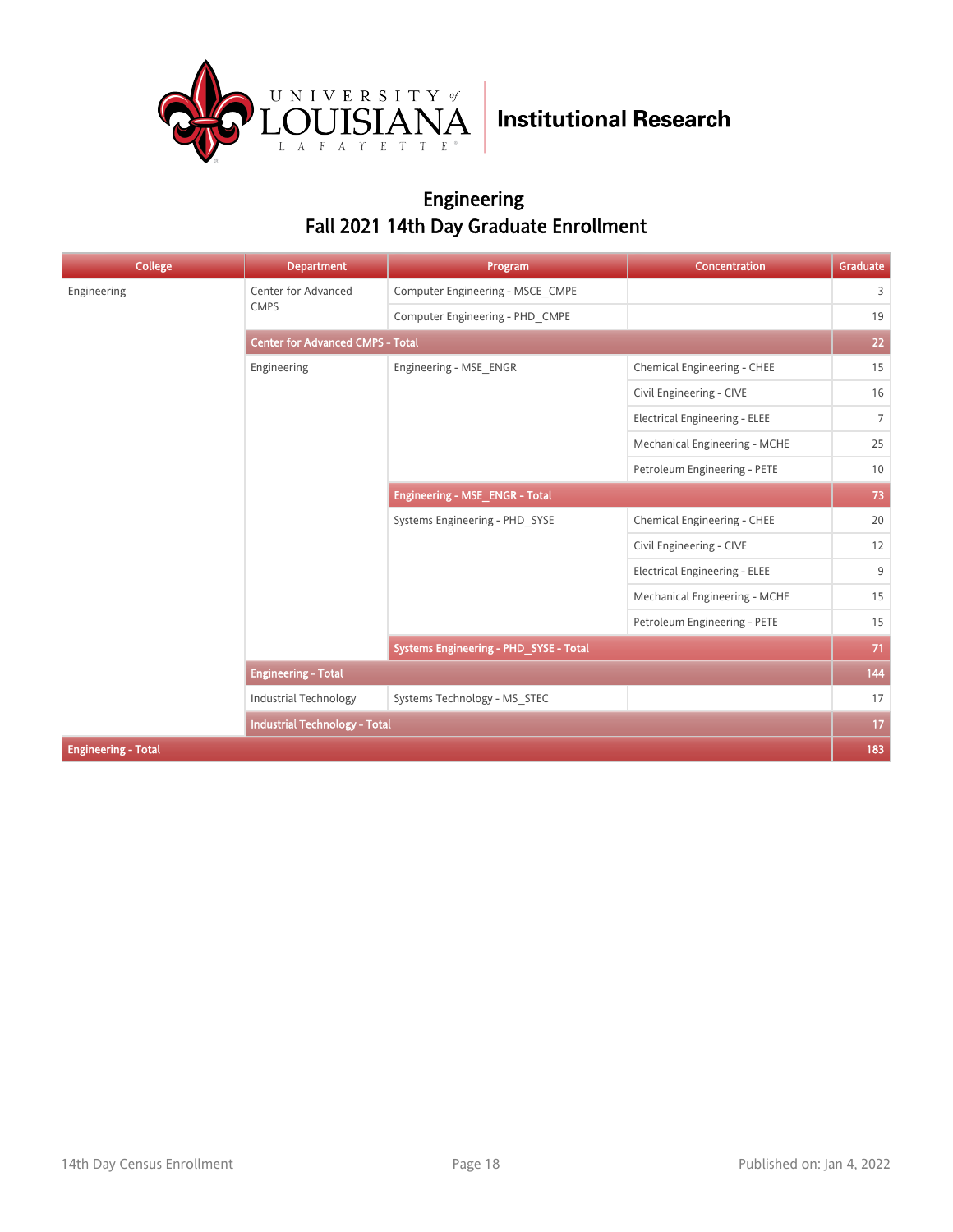

#### Graduate School Fall 2021 14th Day Graduate Enrollment

| <b>College</b>          | <b>Department</b>              | Program                         | Concentration | Graduate |
|-------------------------|--------------------------------|---------------------------------|---------------|----------|
| Graduate School         | Graduate School                | <b>ENTREE Program - ND ENTR</b> |               | 8        |
|                         |                                | Master's Plus 30 - ND M30       |               |          |
|                         | <b>Graduate School - Total</b> |                                 |               |          |
| Graduate School - Total |                                |                                 |               |          |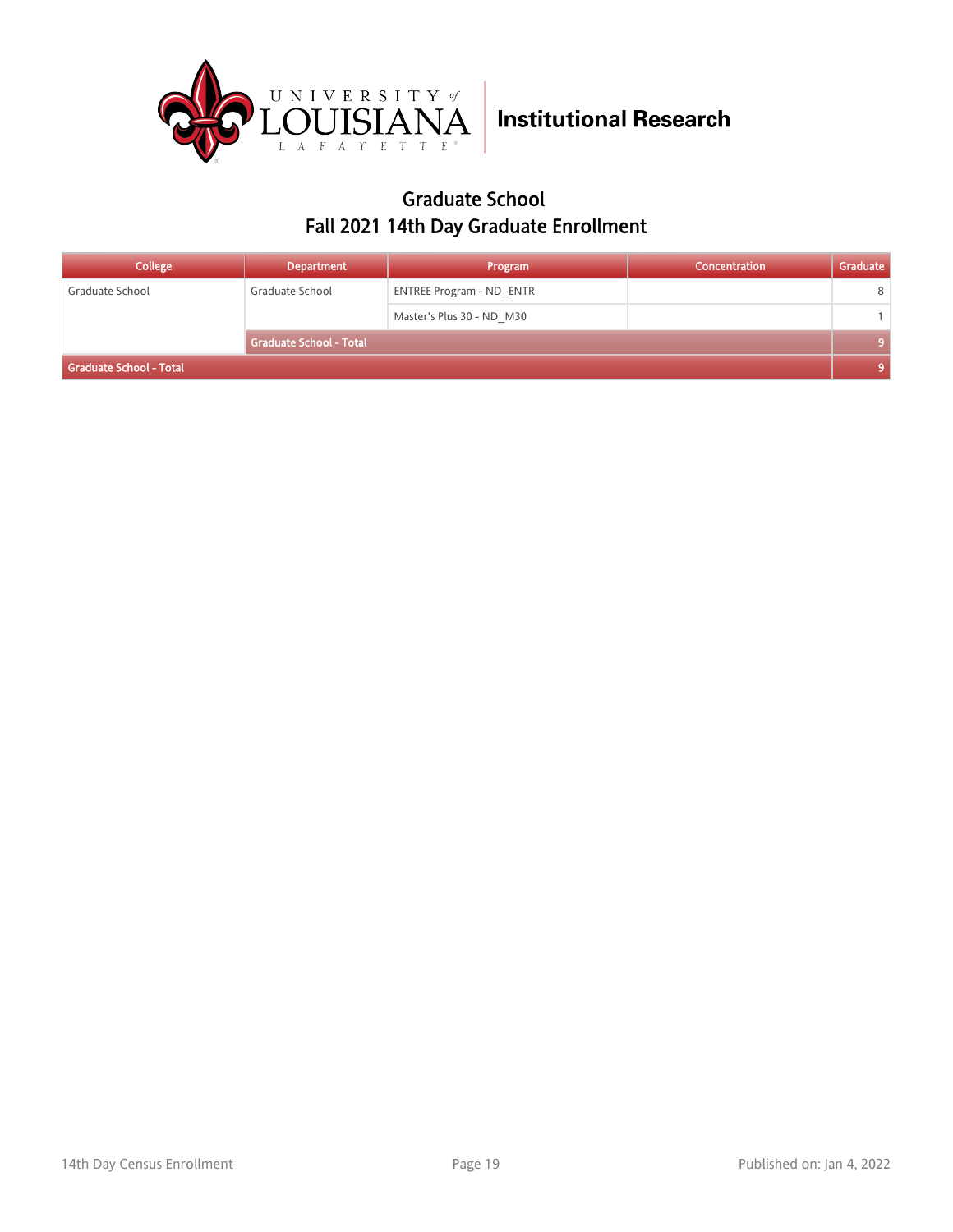

#### Liberal Arts Fall 2021 14th Day Graduate Enrollment

| <b>College</b>              | <b>Department</b>                      | Program                                  | Concentration          | Graduate        |  |
|-----------------------------|----------------------------------------|------------------------------------------|------------------------|-----------------|--|
| Liberal Arts                | Communication                          | Communication - MS_CMCN                  |                        | 42              |  |
|                             | <b>Communication - Total</b>           |                                          |                        | 42              |  |
|                             | Communicative Disorders                | Applied Language & Speech Sci - PHD_ALSS |                        | 19              |  |
|                             |                                        | Speech Pathology and Audiology - MS CODI |                        | 52              |  |
|                             | <b>Communicative Disorders - Total</b> |                                          |                        |                 |  |
|                             | Criminal Justice                       | Criminal Justice - MS_CJUS               |                        | 14              |  |
|                             | <b>Criminal Justice - Total</b>        |                                          |                        |                 |  |
|                             | English                                | English - MA_ENGL                        | Creative Writing - MCW | $\mathbf{1}$    |  |
|                             |                                        |                                          | Folklore - MFOL        | $\mathbf{1}$    |  |
|                             |                                        |                                          | Literature - MLIT      | $\overline{3}$  |  |
|                             |                                        |                                          | TESOL - MTES           | $\overline{2}$  |  |
|                             |                                        |                                          |                        | 21              |  |
|                             |                                        | English - MA_ENGL - Total                |                        | 28              |  |
|                             |                                        | English - PHD_ENGL                       |                        | 71              |  |
|                             |                                        | Professional Writing - GC_CPW            |                        | $\overline{1}$  |  |
|                             |                                        | TESOL - GC_CTSL                          |                        | $\overline{2}$  |  |
|                             | <b>English - Total</b>                 |                                          |                        | 102             |  |
|                             | History, Geography, & Phil             | History - MA_HIST                        | Public History - PHIS  | $\overline{1}$  |  |
|                             |                                        |                                          |                        | 16              |  |
|                             | History, Geography, & Phil - Total     |                                          |                        | 17 <sub>2</sub> |  |
|                             | Modern Languages                       | Francophone Studies - PHD_FS             |                        | 13              |  |
|                             |                                        | French - MA FREN                         |                        | $\overline{4}$  |  |
|                             | Modern Languages - Total               |                                          |                        | 17 <sub>2</sub> |  |
|                             | Psychology                             | Psychology - MS_PSYC                     |                        | 37              |  |
|                             | <b>Psychology - Total</b>              |                                          |                        | 37              |  |
| <b>Liberal Arts - Total</b> |                                        |                                          |                        | 300             |  |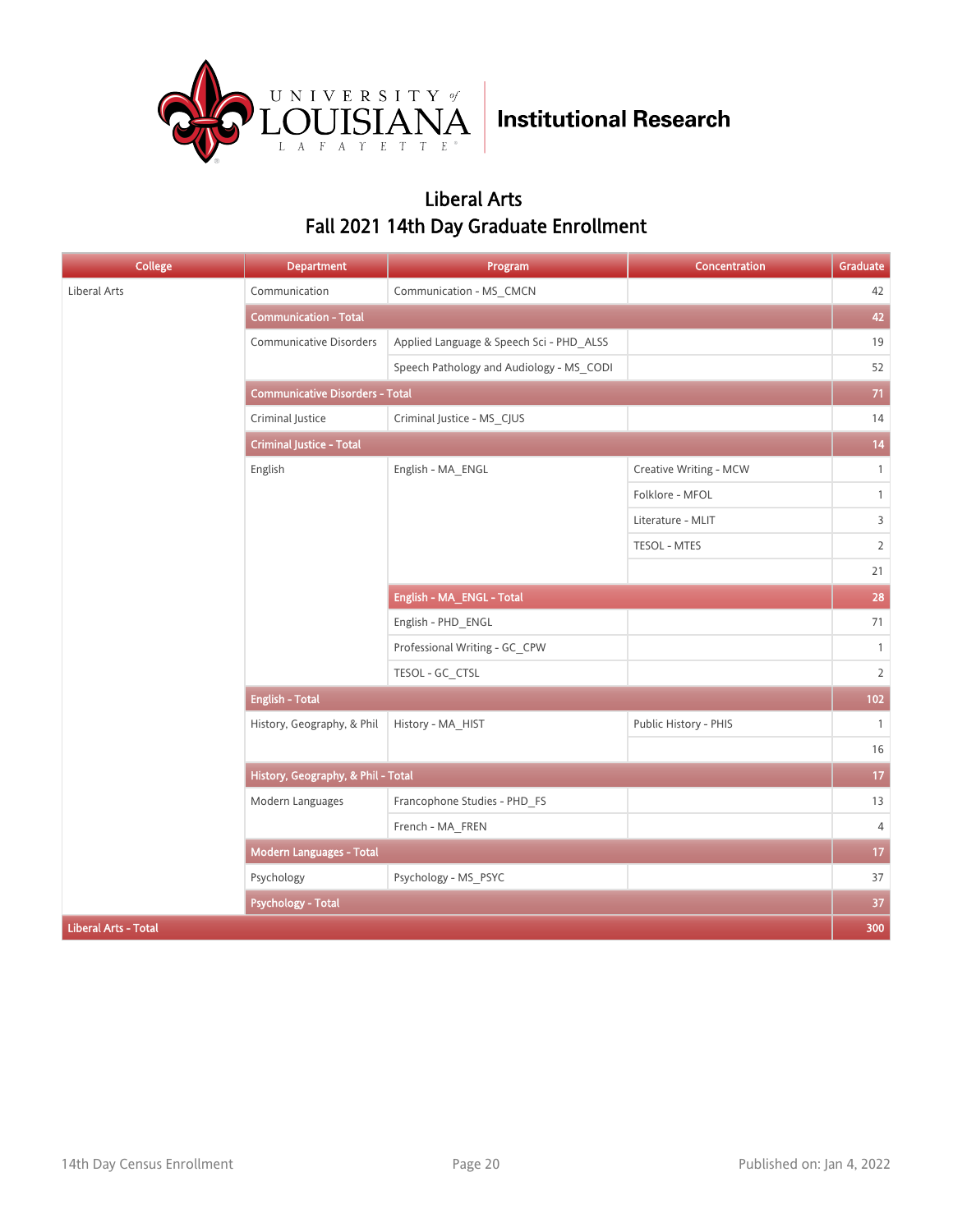

### Nursing & Allied Health Professions Fall 2021 14th Day Graduate Enrollment

| College                                     | <b>Department</b>                 | Program                    | <b>Concentration</b>            | Graduate |
|---------------------------------------------|-----------------------------------|----------------------------|---------------------------------|----------|
| Nursing & Allied Health<br>Professions      | Nursing - Graduate                | Nursing - MSN NURS         | Family Nurse Practitioner - FNP | 124      |
|                                             |                                   |                            | Nurse Educator - NEDU           | 8        |
|                                             |                                   | Nursing - MSN NURS - Total |                                 | 132      |
|                                             |                                   | Nursing Practice - DNP NP  |                                 | 21       |
|                                             | <b>Nursing - Graduate - Total</b> |                            | 153                             |          |
| Nursing & Allied Health Professions - Total |                                   |                            |                                 | 153      |